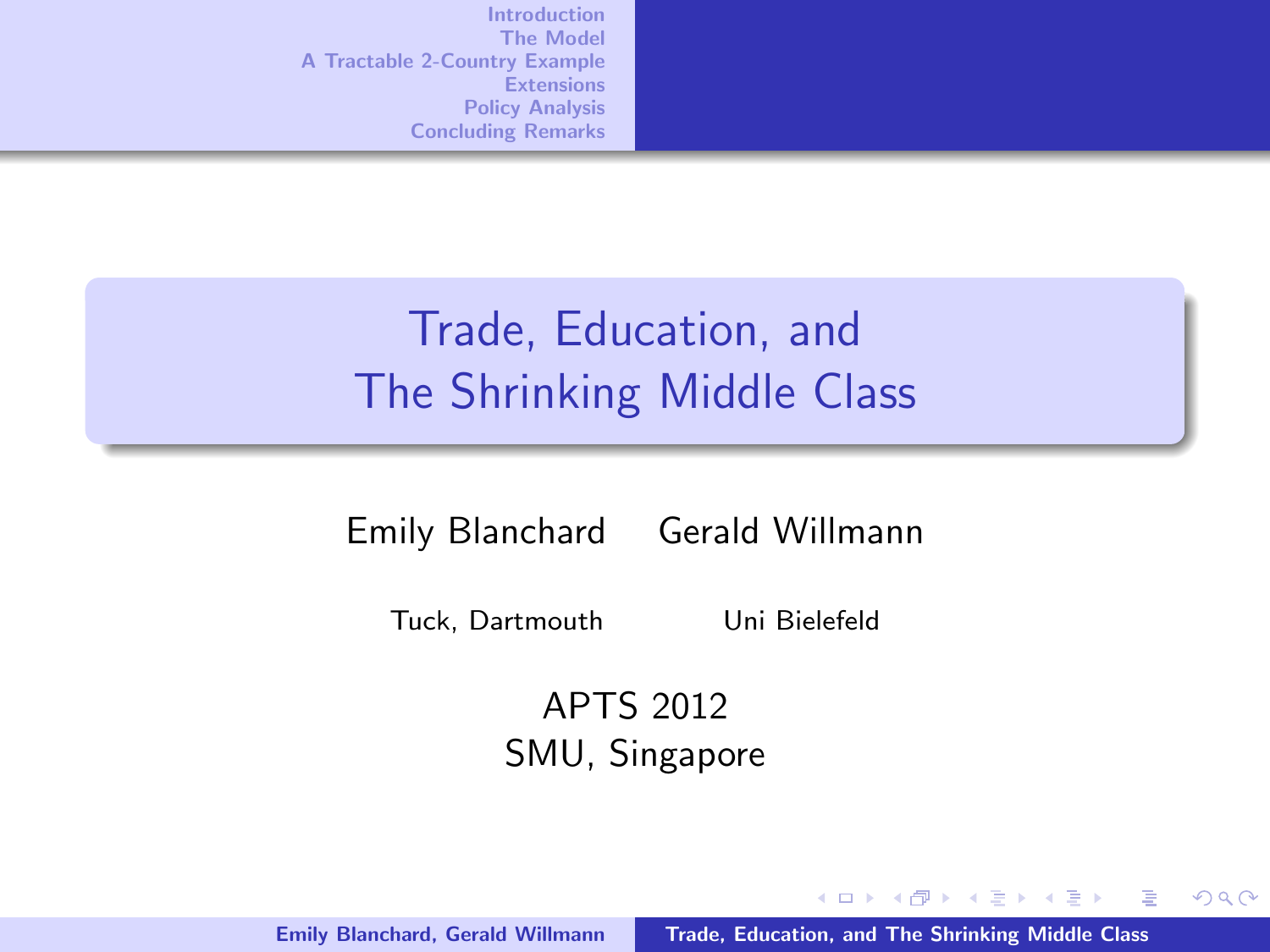#### [Introduction](#page-1-0)

[The Model](#page-7-0) [A Tractable 2-Country Example](#page-14-0) [Extensions](#page-32-0) [Policy Analysis](#page-36-0) [Concluding Remarks](#page-39-0) **[Motivation](#page-1-0)** [Stylized Facts](#page-2-0) **[Overview](#page-4-0)** [Roadmap](#page-5-0) [Related Literature](#page-6-0)

# **Motivation**

### Public perception at odds with trade models

- Growing popular concern that the middle class is shrinking, likely due to globalization.
- Even those with a solid education no longer seem safe from losing jobs and social standing.
- At the same time, trade theory treats education crudely, most often as a binary variable.

<span id="page-1-0"></span>K ロ ⊁ K 倒 ≯ K ミ ⊁ K ミ ⊁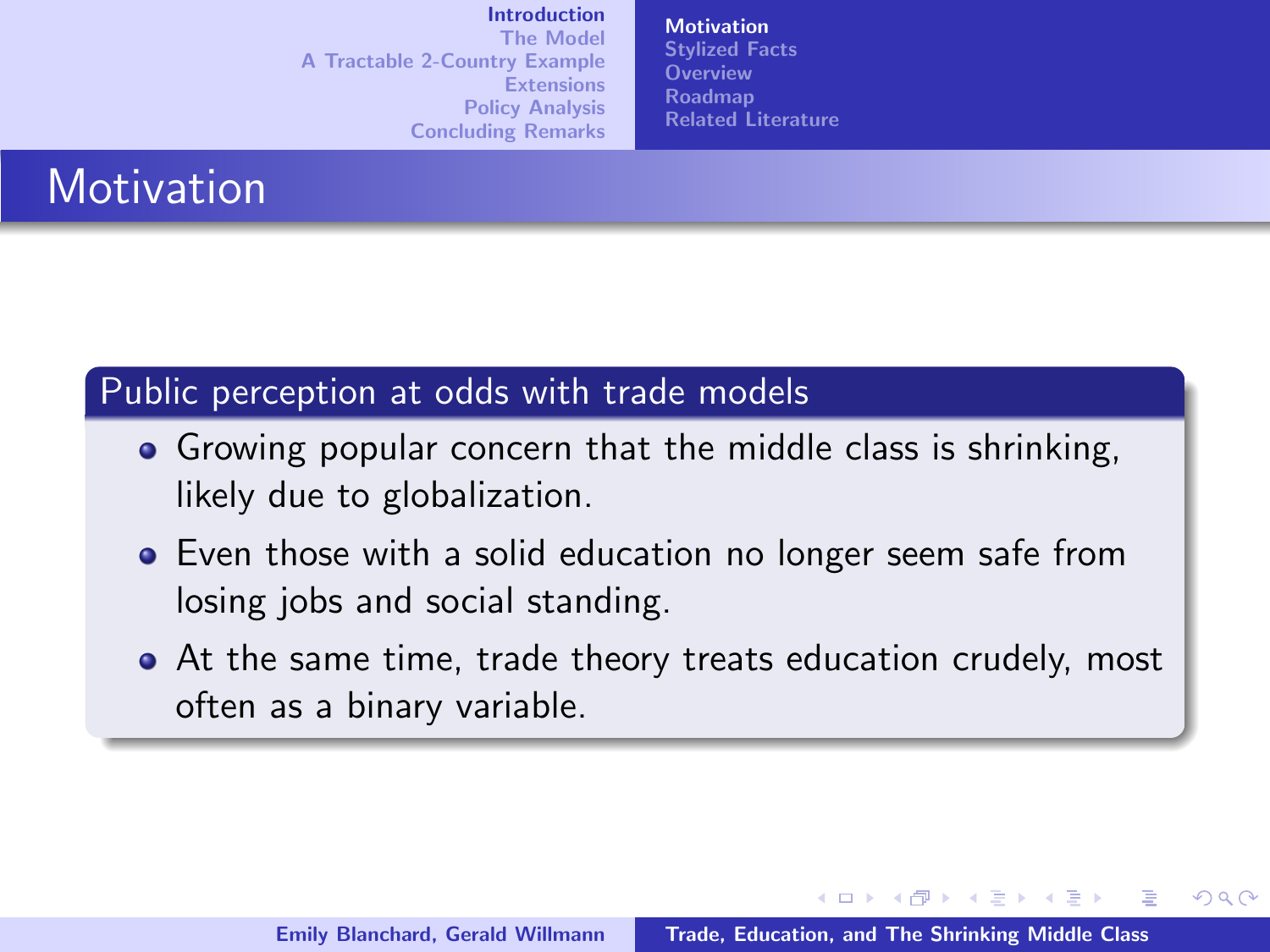[Introduction](#page-1-0)

[The Model](#page-7-0) [A Tractable 2-Country Example](#page-14-0) **[Extensions](#page-32-0)** [Policy Analysis](#page-36-0) [Concluding Remarks](#page-39-0) **[Motivation](#page-1-0)** [Stylized Facts](#page-2-0) **[Overview](#page-4-0)** [Roadmap](#page-5-0) [Related Literature](#page-6-0)

### Stylized Facts: Polarization of Job Quality (U.K 1979-1999)



<span id="page-2-0"></span>重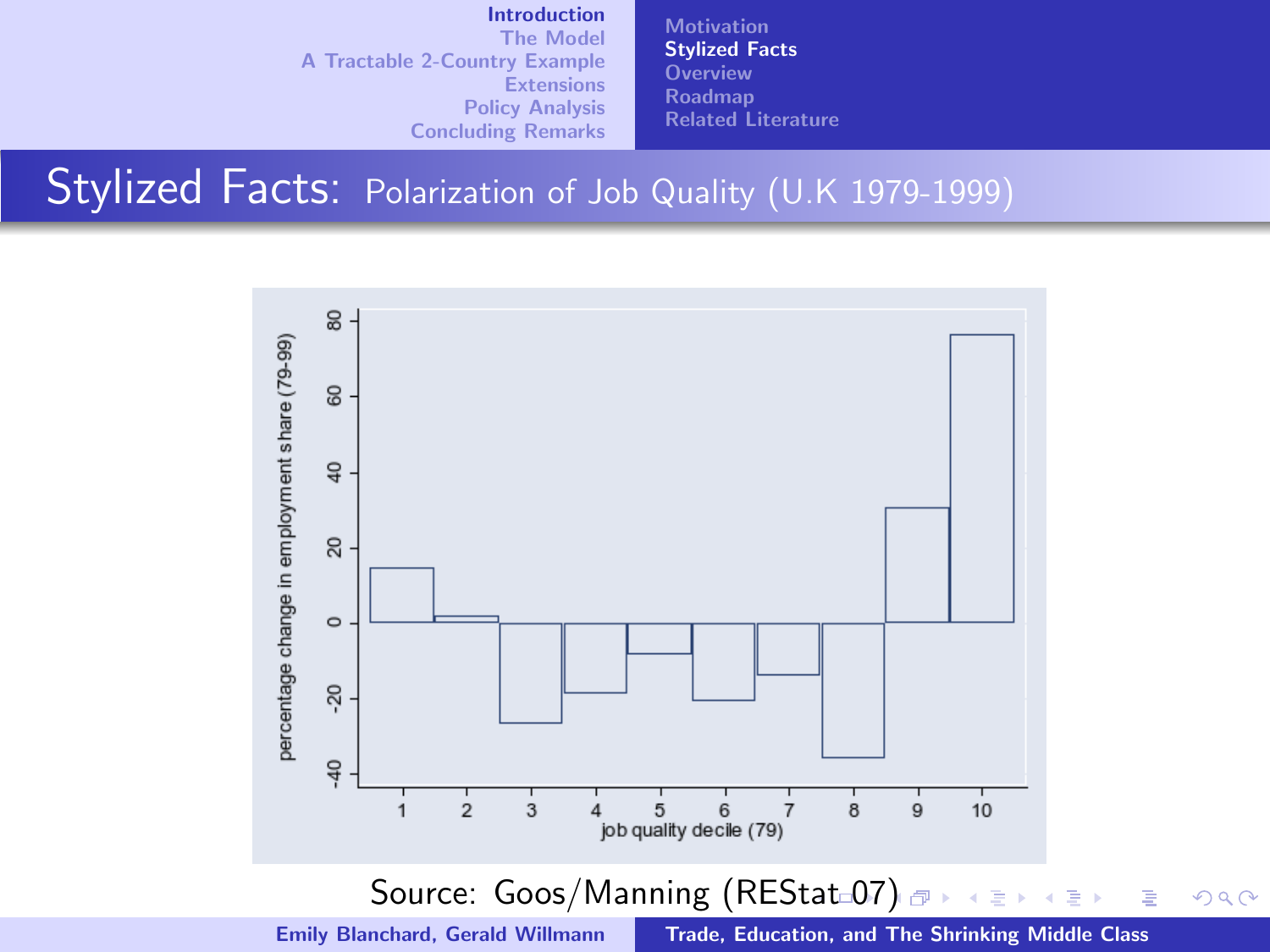**[Motivation](#page-1-0)** [Stylized Facts](#page-2-0) **[Overview](#page-4-0)** [Roadmap](#page-5-0) [Related Literature](#page-6-0)

Stylized Facts: Expanding Middle Class (India 1970-2000)



Source: Sala-i-Martin (QJE 06)

<span id="page-3-0"></span> $2Q$ 

ă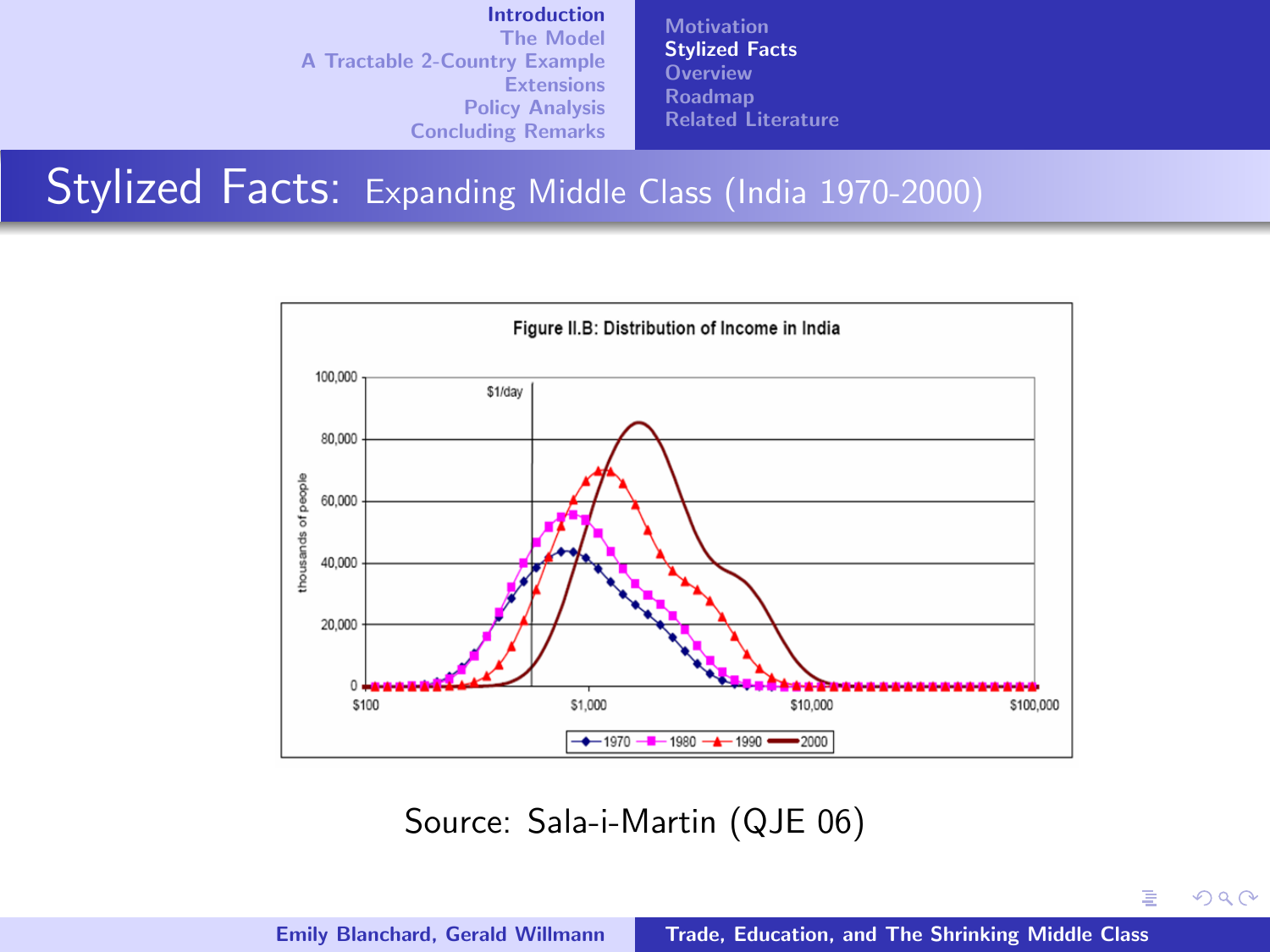#### [Introduction](#page-1-0)

[The Model](#page-7-0) [A Tractable 2-Country Example](#page-14-0) [Extensions](#page-32-0) [Policy Analysis](#page-36-0) [Concluding Remarks](#page-39-0) **[Motivation](#page-1-0)** [Stylized Facts](#page-2-0) **[Overview](#page-4-0)** [Roadmap](#page-5-0) [Related Literature](#page-6-0)

# **Overview**

### Our approach:

- Continuum of sectors model with trade in intermediate goods/tasks and endogenous skill acquisition.
- Agents of different ability levels self-select into occupational sectors by acquiring the corresponding human capital.
- Countries differ in educational institutions resulting in a different educational cost structure  $\Rightarrow$  comparative advantage.
- Trade liberalization can (and generally will) lead to non-monotonic skill change within countries; welfare effects of trade typically non-monotonic; middle class may suffer most.

メロメ メ御 メメ ミメ メミメ

<span id="page-4-0"></span> $\Omega$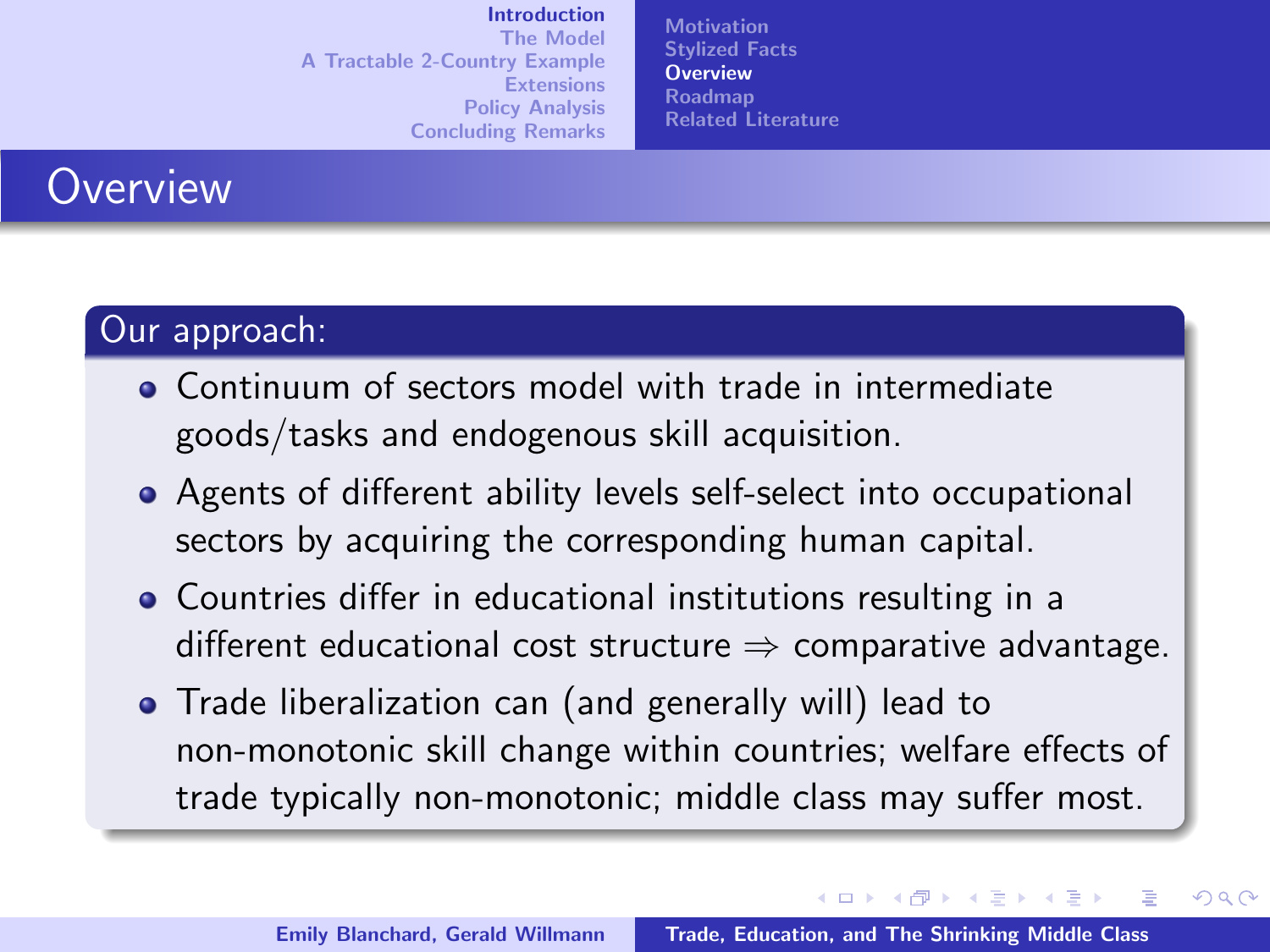#### [Introduction](#page-1-0)

[The Model](#page-7-0) [A Tractable 2-Country Example](#page-14-0) **[Extensions](#page-32-0)** [Policy Analysis](#page-36-0) [Concluding Remarks](#page-39-0) **[Motivation](#page-1-0)** [Stylized Facts](#page-2-0) [Overview](#page-4-0) [Roadmap](#page-5-0) [Related Literature](#page-6-0)

# Roadmap

### Outline of this talk:

- **e** related literature
- the model
- a tractable example
- **o** limited diversification
- **•** policy analysis
- concluding remarks

K ロ ⊁ K 倒 ≯ K ミ ⊁ K ミ ⊁

<span id="page-5-0"></span>重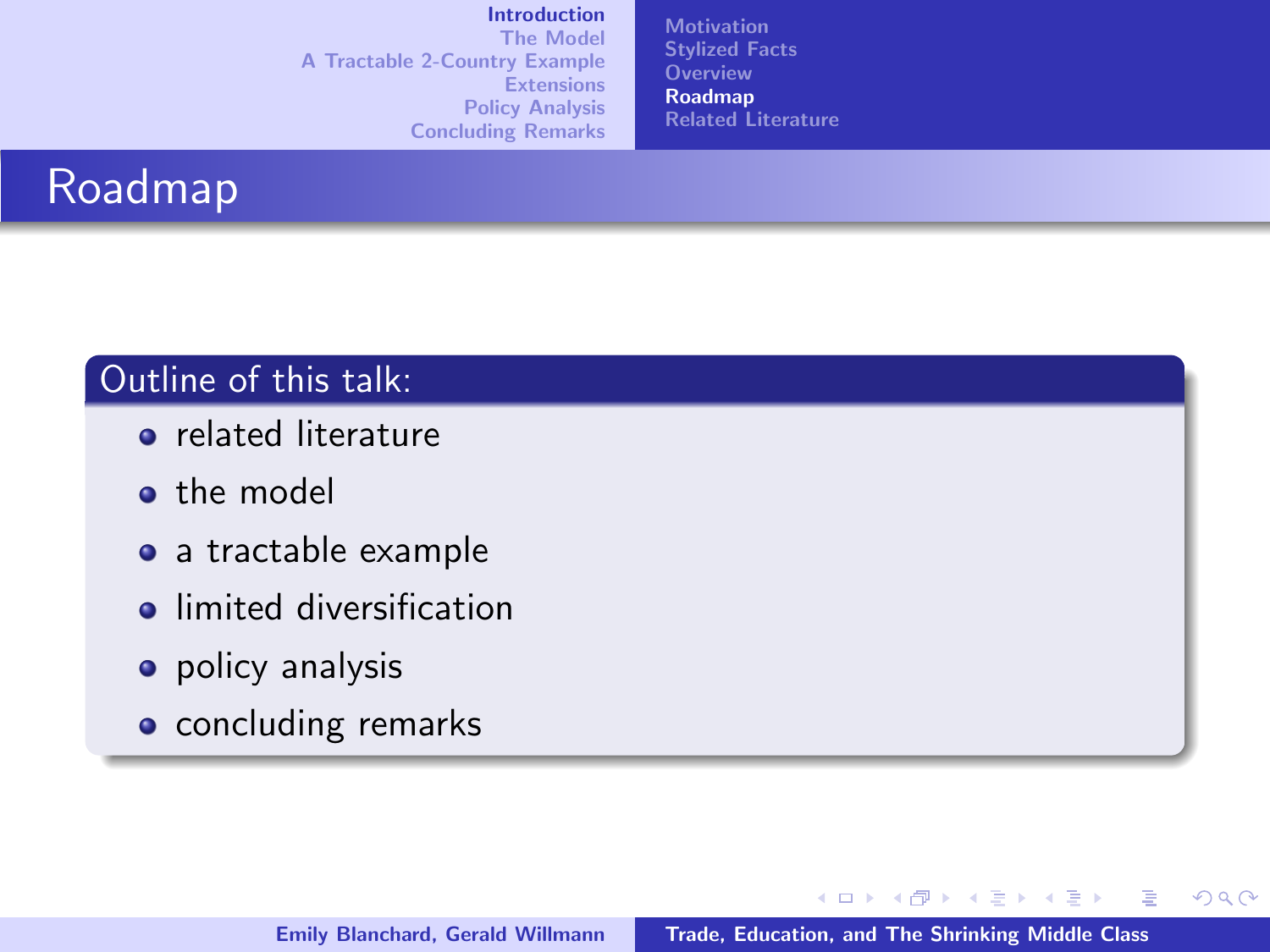[Introduction](#page-1-0) [The Model](#page-7-0) [A Tractable 2-Country Example](#page-14-0) [Extensions](#page-32-0) [Policy Analysis](#page-36-0)

[Concluding Remarks](#page-39-0)

**[Motivation](#page-1-0)** [Stylized Facts](#page-2-0) **[Overview](#page-4-0)** [Roadmap](#page-5-0) [Related Literature](#page-6-0)

# Related Literature

Labor Literature: Documenting non-monotonic wage changes

Autor/Levy/Murnane (QJE 03), Autor/Dorn (07), Goos/Manning (REStat 07), Falvey/Greenaway/Silva (08).

### Trade Literature

- trade vs. technology: Krugman, Feenstra, and others;
- binary skill models: Blanchard/Willmann (08), and others;
- continuous sectors: Dornbusch/Fischer/Samuelson (AER 77, 80), Grossman/Rossi-Hansberg (08), Jim Anderson (08);
- heterogeneous firms and workers: Yeaple (JIE 05), Helpman/Itskhoki/Redding (08);
- similar results: Jung/Mercenier (08), Costinot/Vogel (09).

logo

<span id="page-6-0"></span> $\circ$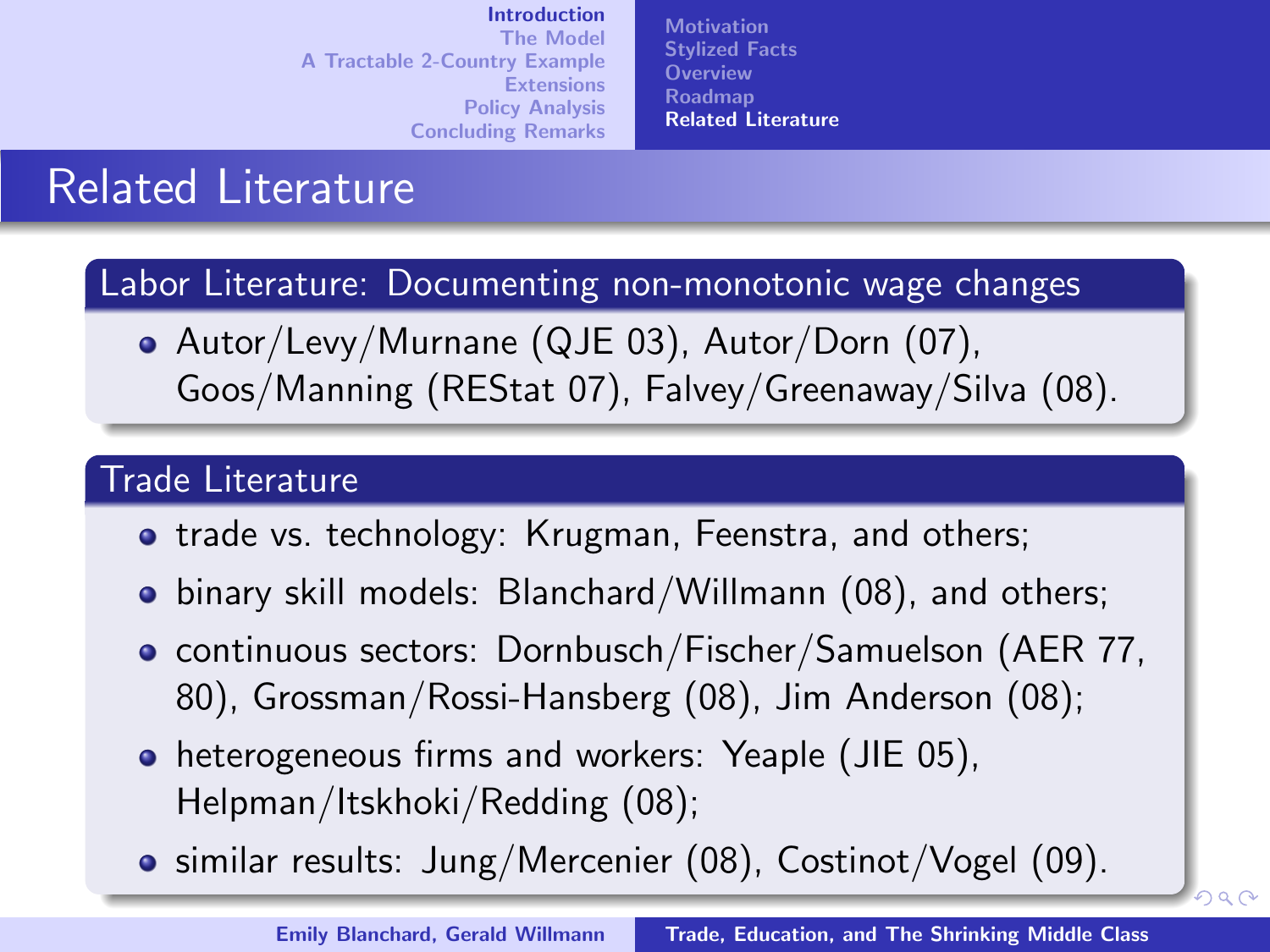[Model Set-up](#page-7-0) [Solving the Model](#page-9-0)

### Model Set-up

### **Basics**

- **•** Two countries: Home and Foreign
- Population:
	- Heterogeneous agents; unit mass in each country
	- Agents differ in ability, indexed by  $a \in [0,1]$
	- Same ability distribution  $F(a)$  in both countries
- **o** Intermediates:
	- Continuum of tradeable intermediate sectors/tasks:  $j \in [0, 1]$
	- Identity production function in each sector  $\Rightarrow w(j) = p(j)$
- One final good, numeraire:
	- $Y = \psi(\vec{y})$  where  $\psi(\cdot)$  is hd 1 in intermediates.
	- Unit demand for intermediate  $j: x(j) \equiv x_i(\vec{w})$ .

メロメ メ御 メメ ミメ メミメ

logo

<span id="page-7-0"></span> $2Q$ 

E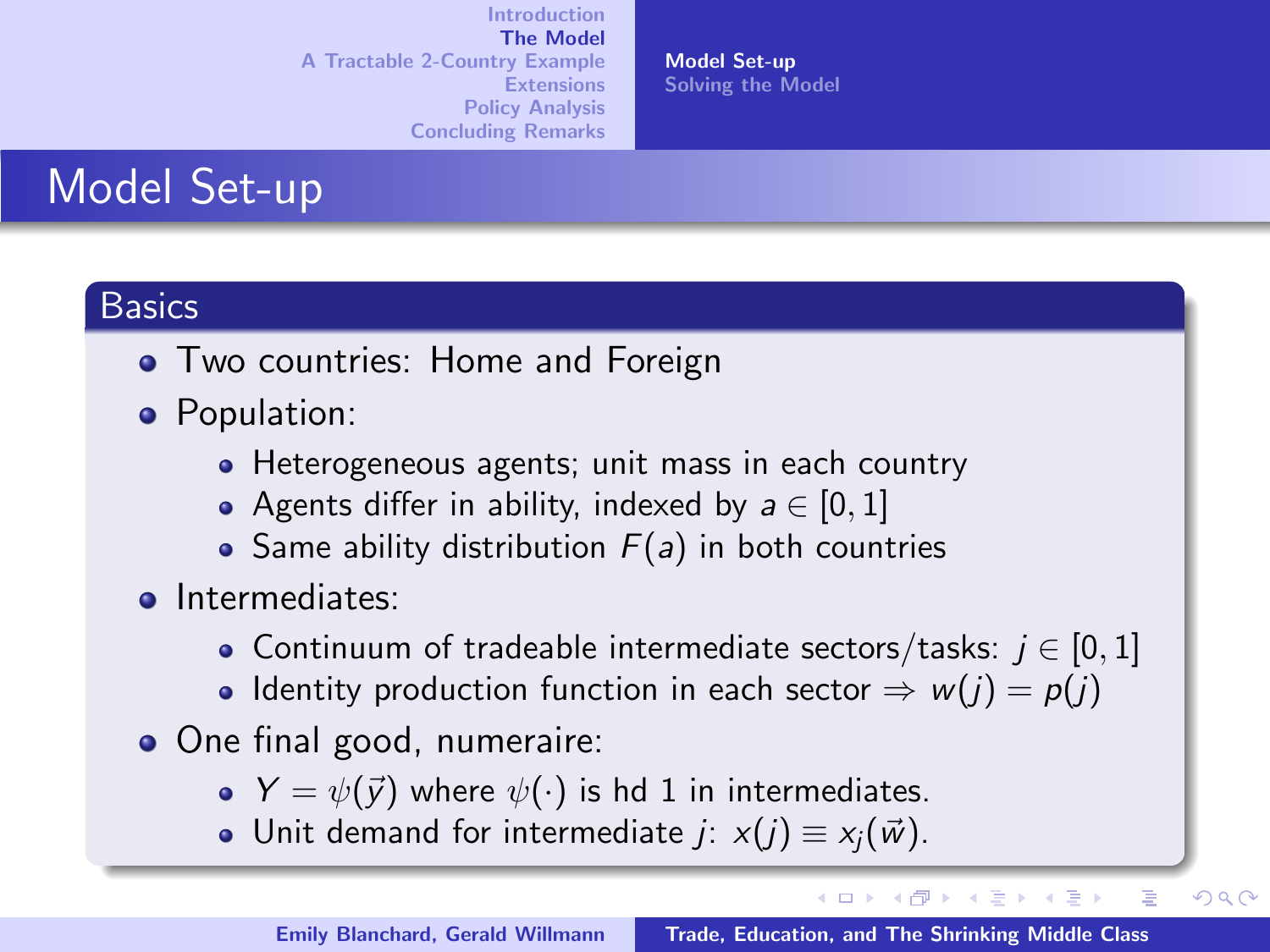[Model Set-up](#page-7-0) [Solving the Model](#page-9-0)

### Model Set-up

### Cost of Education

 $\bullet$  Cost of education for agent a to enter sector *j* (measured in units of  $Y$ ):

 $c(j, a) \in C^2$ 

where:

$$
\begin{aligned}\n\frac{\partial c(j, a)}{\partial j} > 0 & \frac{\partial c(j, a)}{\partial a} < 0 \\
\frac{\partial^2 c(j, a)}{\partial j \partial a} < 0 & \frac{\partial^2 c(j, a)}{\partial j^2} > 0.\n\end{aligned}
$$

• Less generally, let:  $c(j, a) = h(a)g(j)$ 

logo

 $2Q$ 

 $\equiv$ 

K ロ ⊁ K 倒 ≯ K ミ ⊁ K ミ ⊁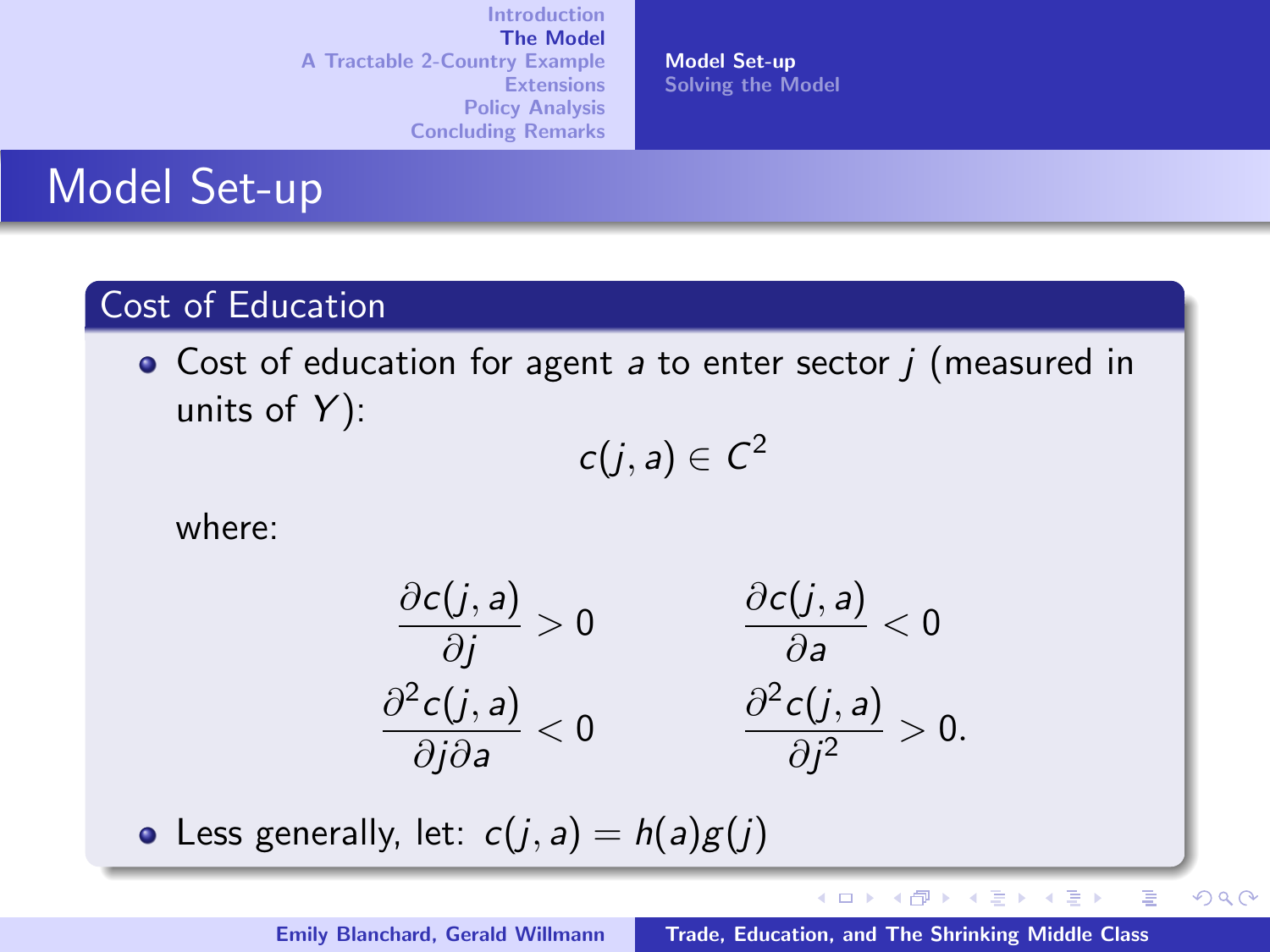[Model Set-up](#page-7-0) [Solving the Model](#page-9-0)

### Solving the Supply Side

### Optimal Sorting

• Agents solve

$$
\max_j w(j) - c(j, a)
$$

FOC:

$$
\frac{\partial c(j, a)}{\partial j} \equiv \dot{c}(j, a) = \dot{w}(j)
$$

$$
\Rightarrow a(j) = h^{-1}(\dot{w}/\dot{g})
$$

Lemma:  $a'(j) \geq 0$  as long as  $\dot{w}(j) > 0$ .

- Supply of intermediate good/task *j* is:  $y^{s}(j) = a'(j)f(a(j))$
- Output of final good is  $Y = \psi(\vec{y})$  where  $y(j) = y^s(j) + y_j^t$  $y(j) = y^s(j) + y_j^t$  $y(j) = y^s(j) + y_j^t$ .

<span id="page-9-0"></span>4 m b 4 m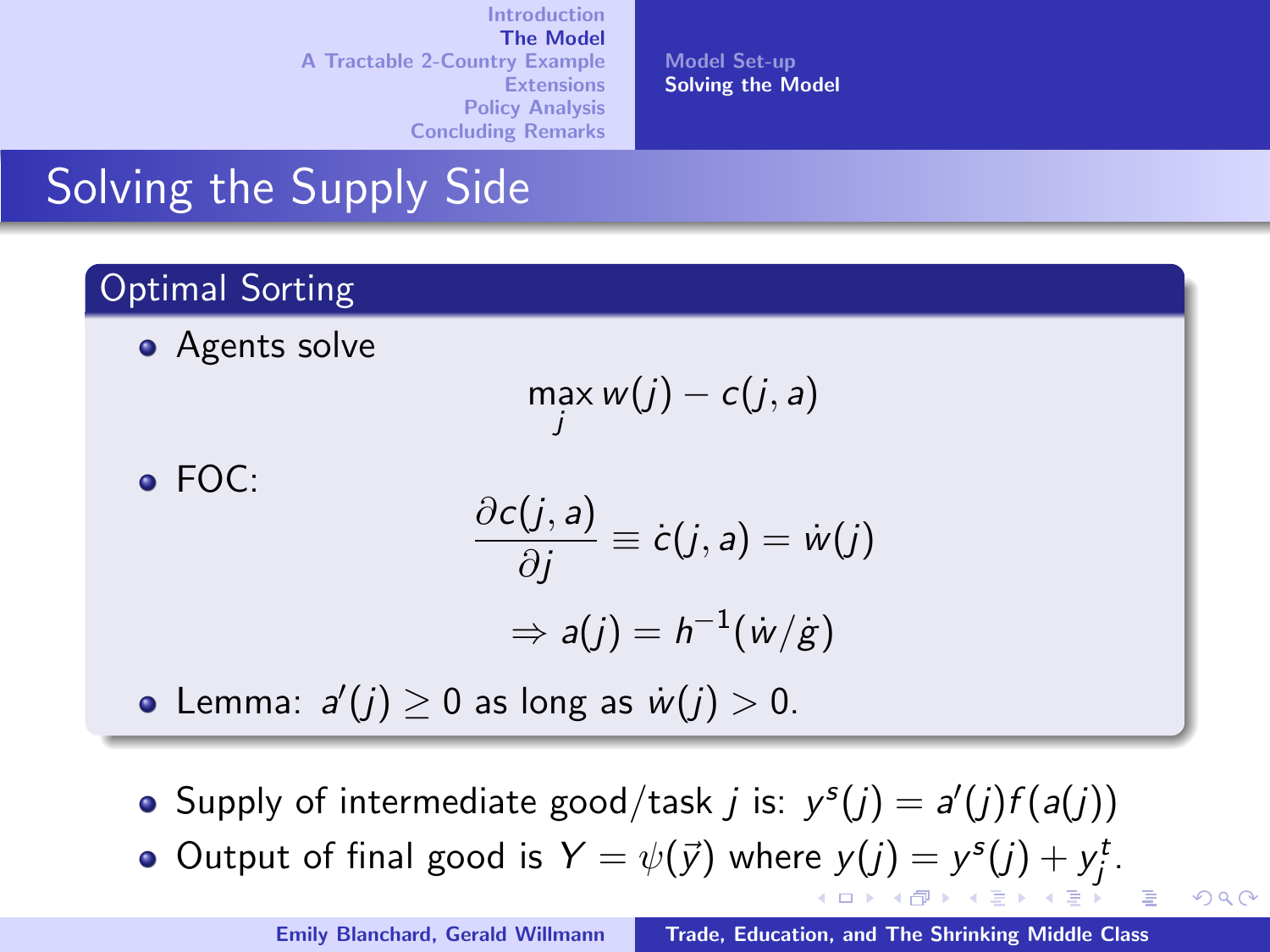[Model Set-up](#page-7-0) [Solving the Model](#page-9-0)

### Small Open Economy

Take wage/price schedule as fixed w/  $w(j) \in C^1,$   $\dot{w}(j) > 0$   $\forall j.$ 



Figure: Monotonic Sorting across Occupations

K ロ ⊁ K 倒 ≯ K ミ ⊁ K ミ ⊁

重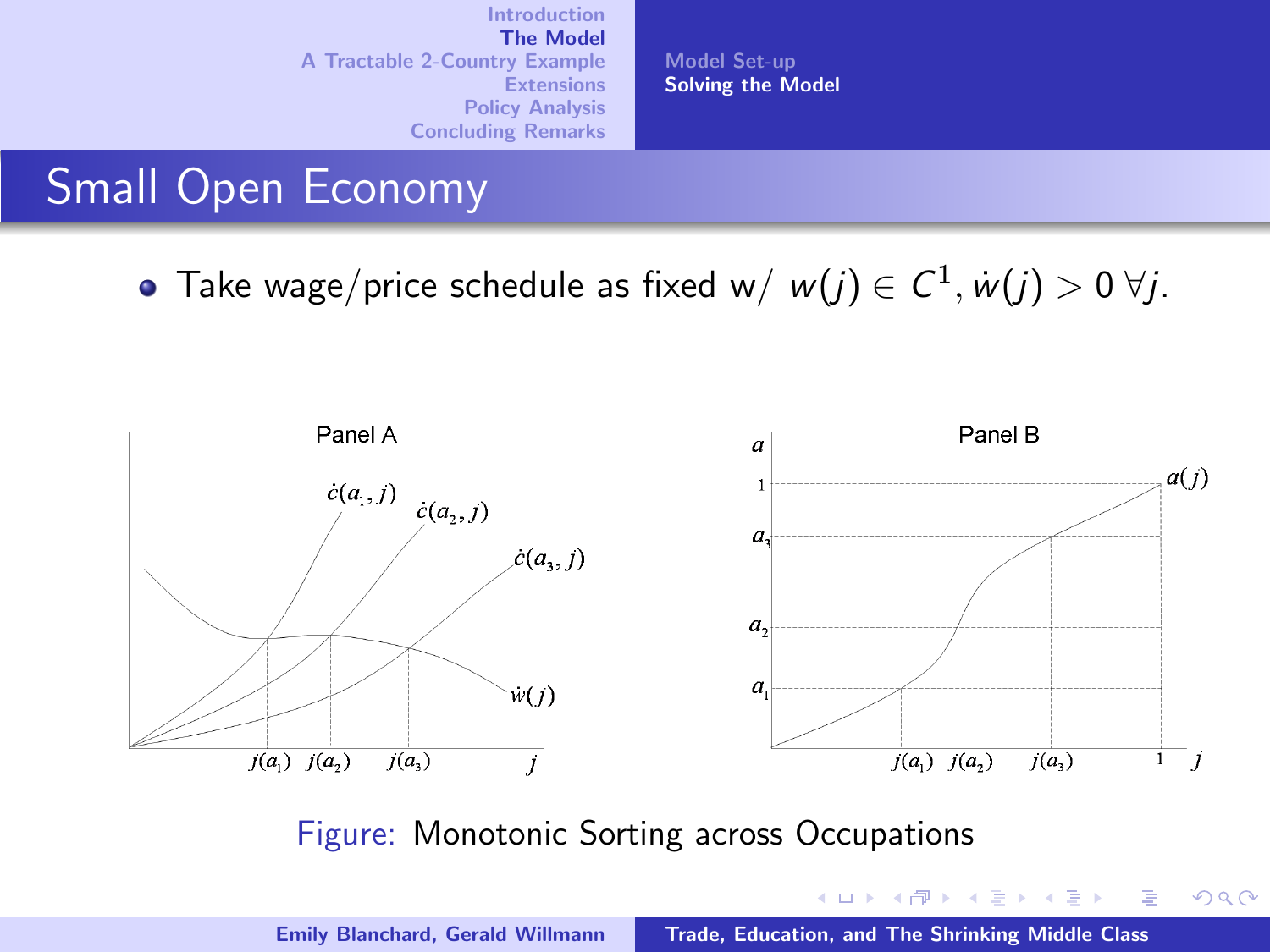[Model Set-up](#page-7-0) [Solving the Model](#page-9-0)

### Non-Monotonic Skill Change in an SOE

Consider an exogenous shift in wages from  $w^o(j)$  to  $w^1(j)$ .



Figure: Low Ability Agents Sort Down; High Ability Sort Up

 $4.11 \times 4.49 \times 4.77 \times 4.77$ 

 $2Q$ 

扂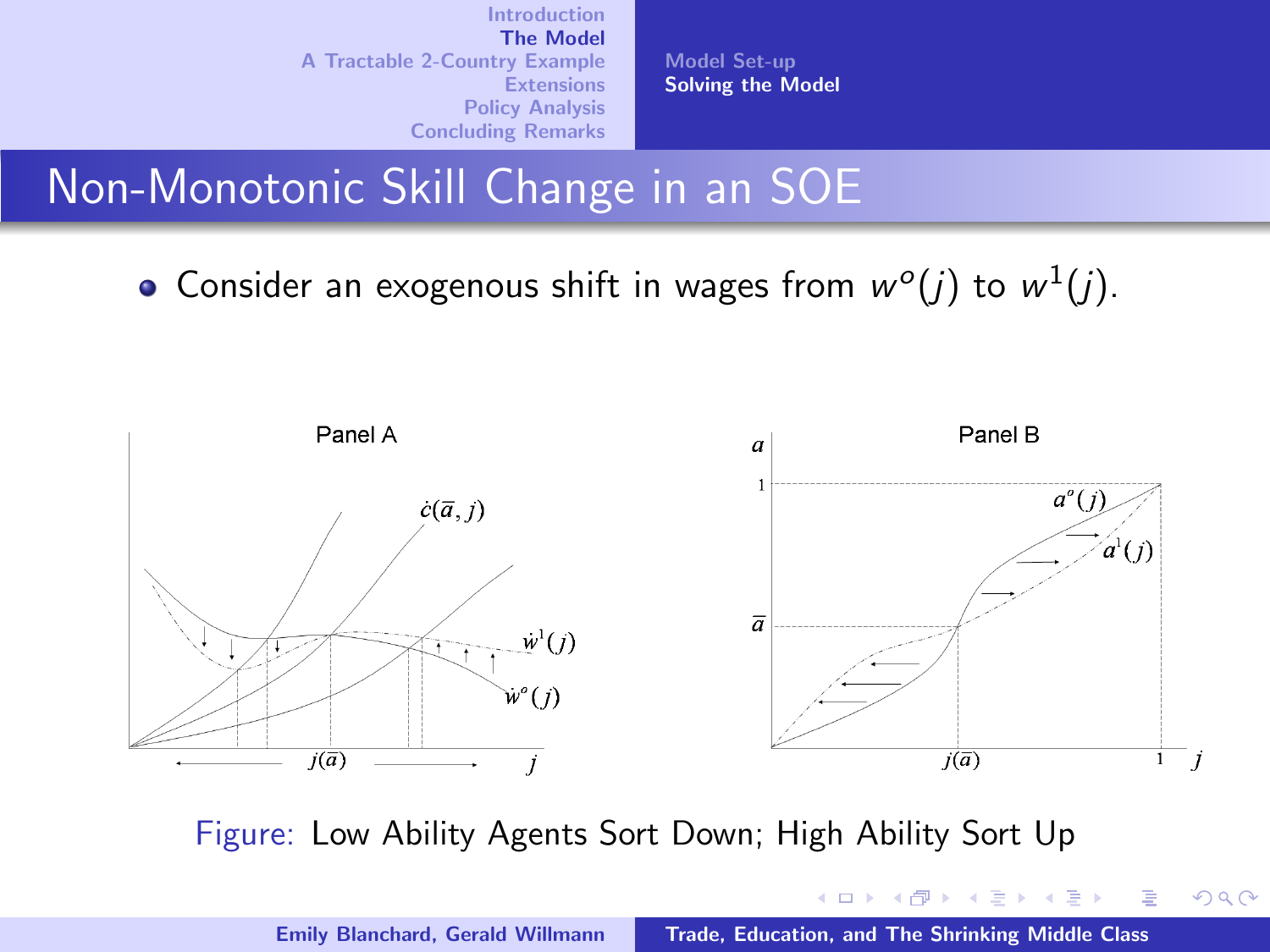[Model Set-up](#page-7-0) **[Solving the Model](#page-9-0)** 

# General Equilibrium with Two Large Countries

Equilibrium Conditions (Free Trade):

**O** Full employment:

$$
\int_0^1 a'(j)f(a(j))dj = 1; \qquad \int_0^1 a'^*(j)f(a^*(j))dj = 1
$$

**O** Zero profit:

$$
1=\int_0^1 w(j)x(j)dj; \qquad 1=\int_0^1 w(j)x^*(j)dj
$$

 $\bullet$ Balanced budget:

$$
Y^d = \int_0^1 [w(j(a)) - c(a, j(a))]da; \qquad Y^{d*} = \int_0^1 [w(j^*(a)) - c(a, j^*(a))]da
$$

**•** Market clearing in intermediates:

$$
a'(j)f(a(j)) + a'^*(j)f(a^*(j)) = x(j)Y^s + x^*(j)Y^{s*} \ \forall j
$$

イロメ イ御メ イヨメ イヨメー

重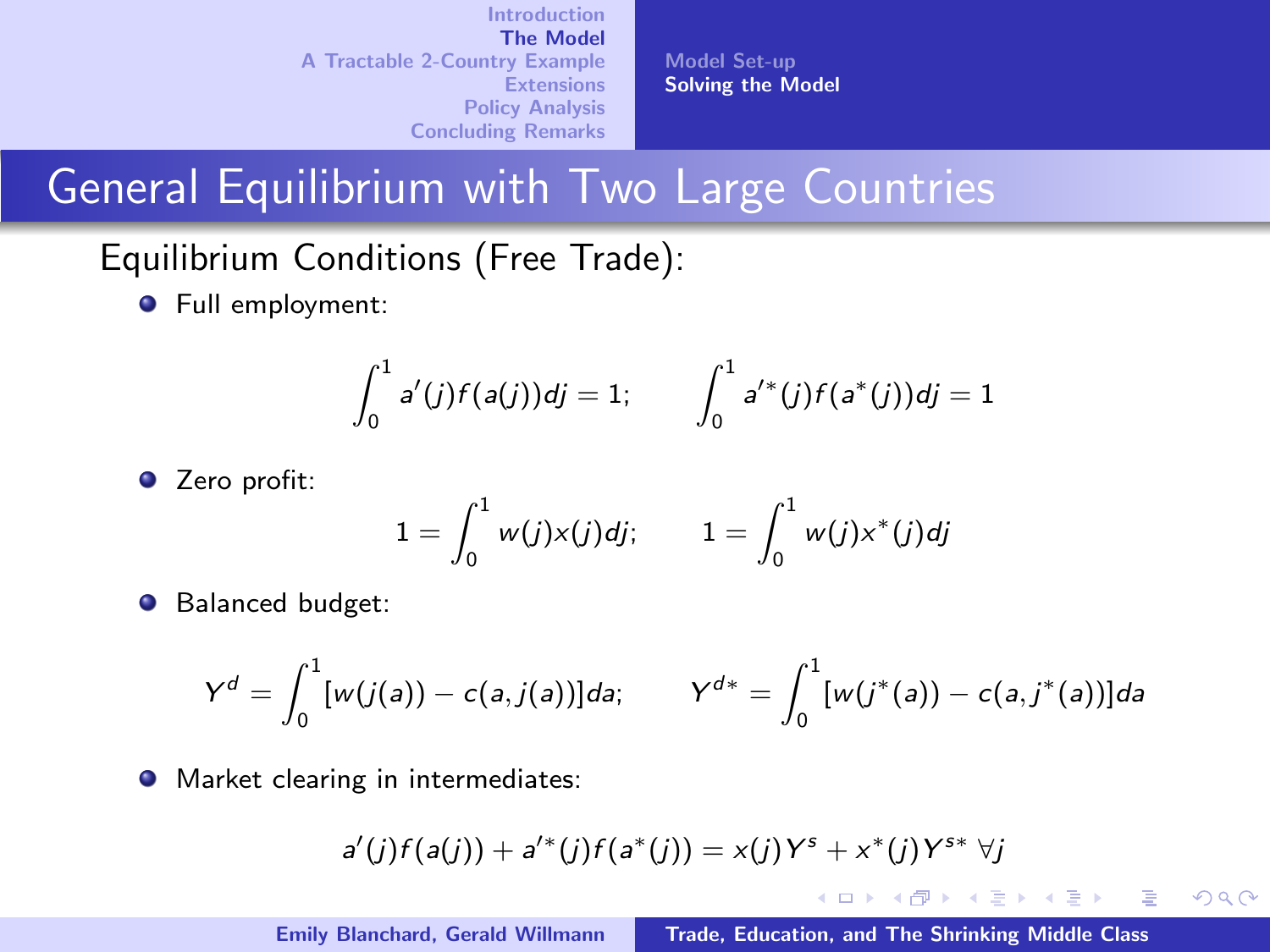[Model Set-up](#page-7-0) [Solving the Model](#page-9-0)

General Equilibrium Solution

### Solution Strategy

Characterize market clearing conditions as differential eq'n of  $w(i)$  using definition of  $a(i)$ :

$$
\begin{split} &h^{-1}{}'\Big(\frac{\dot{w}}{\dot{g}}\Big)\Big[\frac{\dot{g}\ddot{w}-\ddot{g}\dot{w}}{\dot{g}^2}\Big]f\Big(h^{-1}\Big(\frac{\dot{w}}{\dot{g}}\Big)\Big)+h^{*-1}{}'\Big(\frac{\dot{w}}{\dot{g}^*}\Big)\Big[\frac{\dot{g}^*\ddot{w}-\ddot{g}^*\dot{w}}{\dot{g}^{*2}}\Big]f^*\Big(h^{*-1}\Big(\frac{\dot{w}}{\dot{g}^*}\Big)\Big)\\ &=x(j)Y^{\tilde{s}}(\vec{w})+x^*(j)Y^{*s}(\vec{w}), \end{split}
$$

which yields equilibrium wage schedule,  $w(i)$ .

- Use  $w(j)$  to find equilibrium mapping functions  $a(j)$  and  $a^*(j)$ and supply schedules  $y(j), y^*(j)$ .
- Finally, the balanced budget condition pins down final good output, consumption, and the pattern of trade.

メロメ メ御 メメ ミメ メミメ

logo

<span id="page-13-0"></span> $2Q$ 

重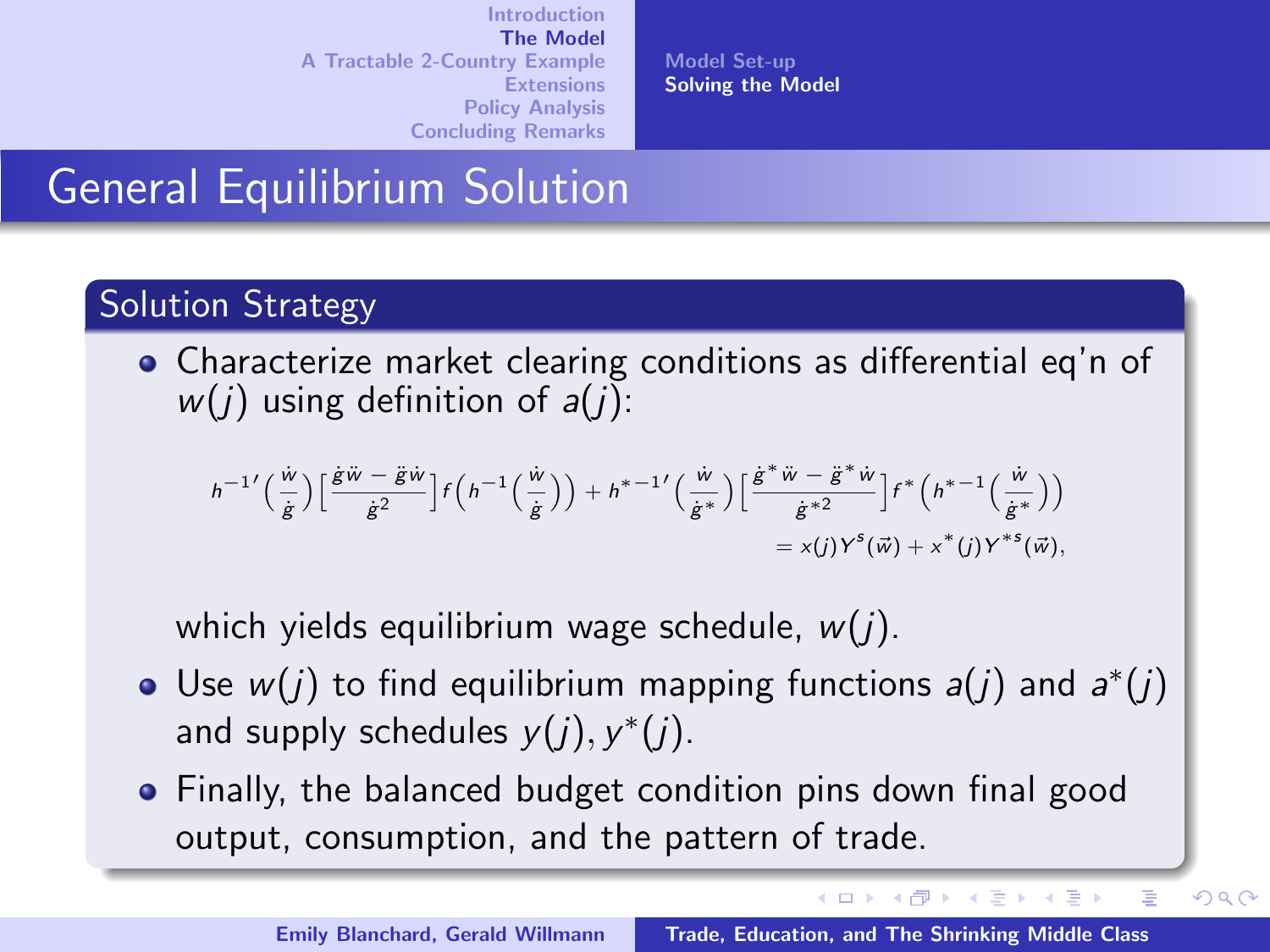**[Assumptions](#page-14-0)** [Equilibrium prices](#page-15-0) [Optimal Sorting, Human Capital Acquisition](#page-18-0) [Welfare Analysis](#page-21-0)

# A Functional Form Example

### **Assumptions**

- $a \sim U[0,1]$
- **Cost structure:**

$$
c(j, a) = \frac{1 - a}{a} \times \frac{2j^2}{5}
$$

$$
c^*(j, a) = \frac{1 - a}{a} \times \frac{2j^3}{3}
$$

- Leontief final good production:
	- $\Rightarrow$  unit factor demand:  $x(j) = x^*(j) = 1$
	- $\Rightarrow$  price index (with Y as numeraire):  $1 = \int_0^1 w(j) d j$

Thought Exp[e](#page-13-0)riment: Autarky  $\rightarrow$  Free Trade

<span id="page-14-0"></span>logo  $200$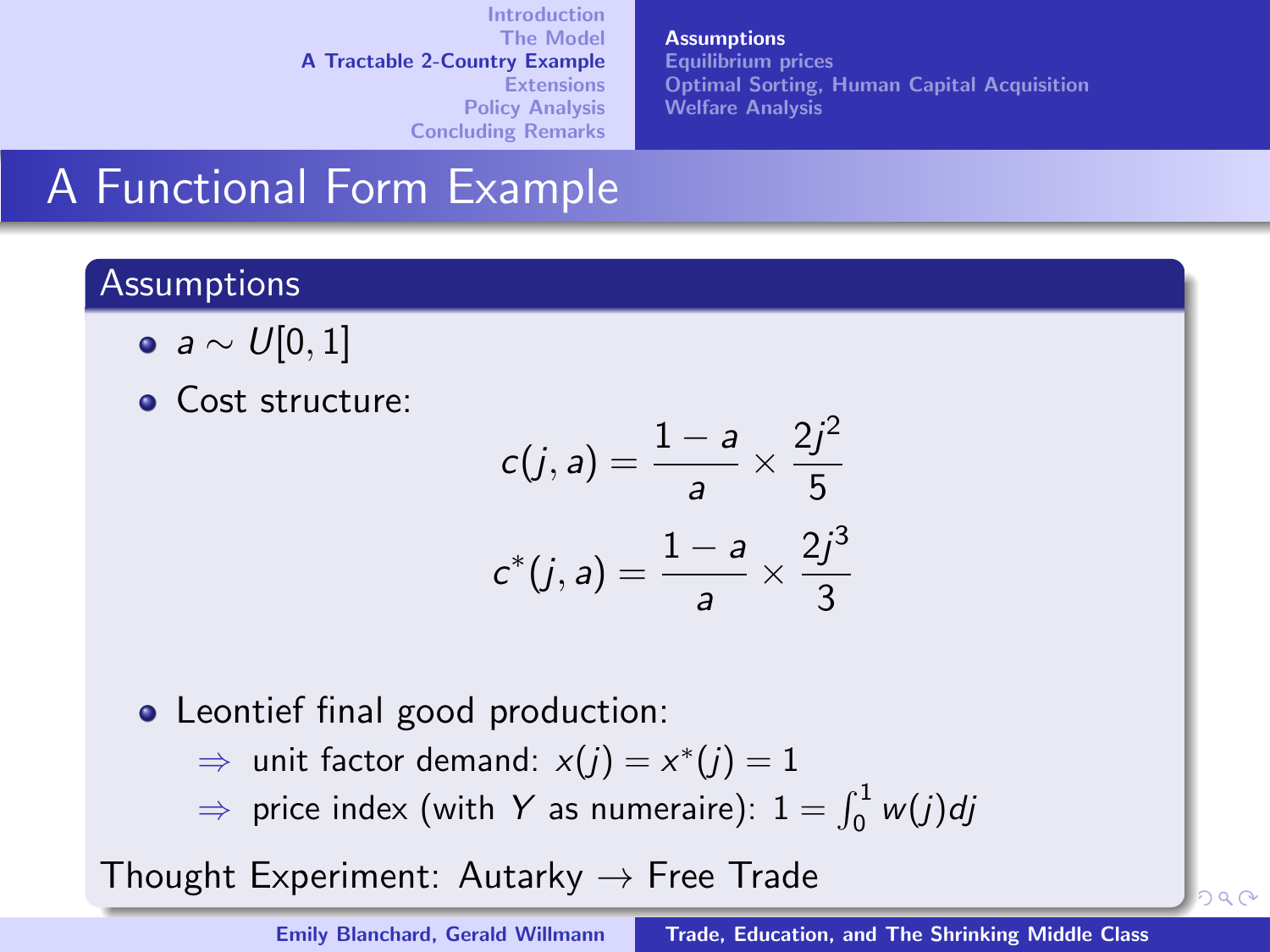**[Assumptions](#page-14-0)** [Equilibrium prices](#page-15-0) [Optimal Sorting, Human Capital Acquisition](#page-18-0) [Welfare Analysis](#page-21-0)

K ロ ⊁ K 倒 ≯ K ミ ⊁ K ミ ≯

<span id="page-15-0"></span> $2Q$ 

# Closed Form Solutions for Wage Gradients

Using the functional form of the cost in the FOC's, and noting that Leontief implies  $a(j) = j$  or  $a'(j) = 1$  under autarky, we obtain:

### Autarky wage/price schedules

$$
\bullet \ \dot{w}_A(j) = \frac{4(1-j)}{5}
$$

$$
\bullet \ \ \dot{w}_A^*(j) = 2j(1-j)
$$

#### Free trade wage/price schedule

• 
$$
\dot{w}_{FT}(j) = \frac{j(2+j-10j^2) + \sqrt{j^2(4+j(4+4j(121+20j(-9+5j))))}}{10j}.
$$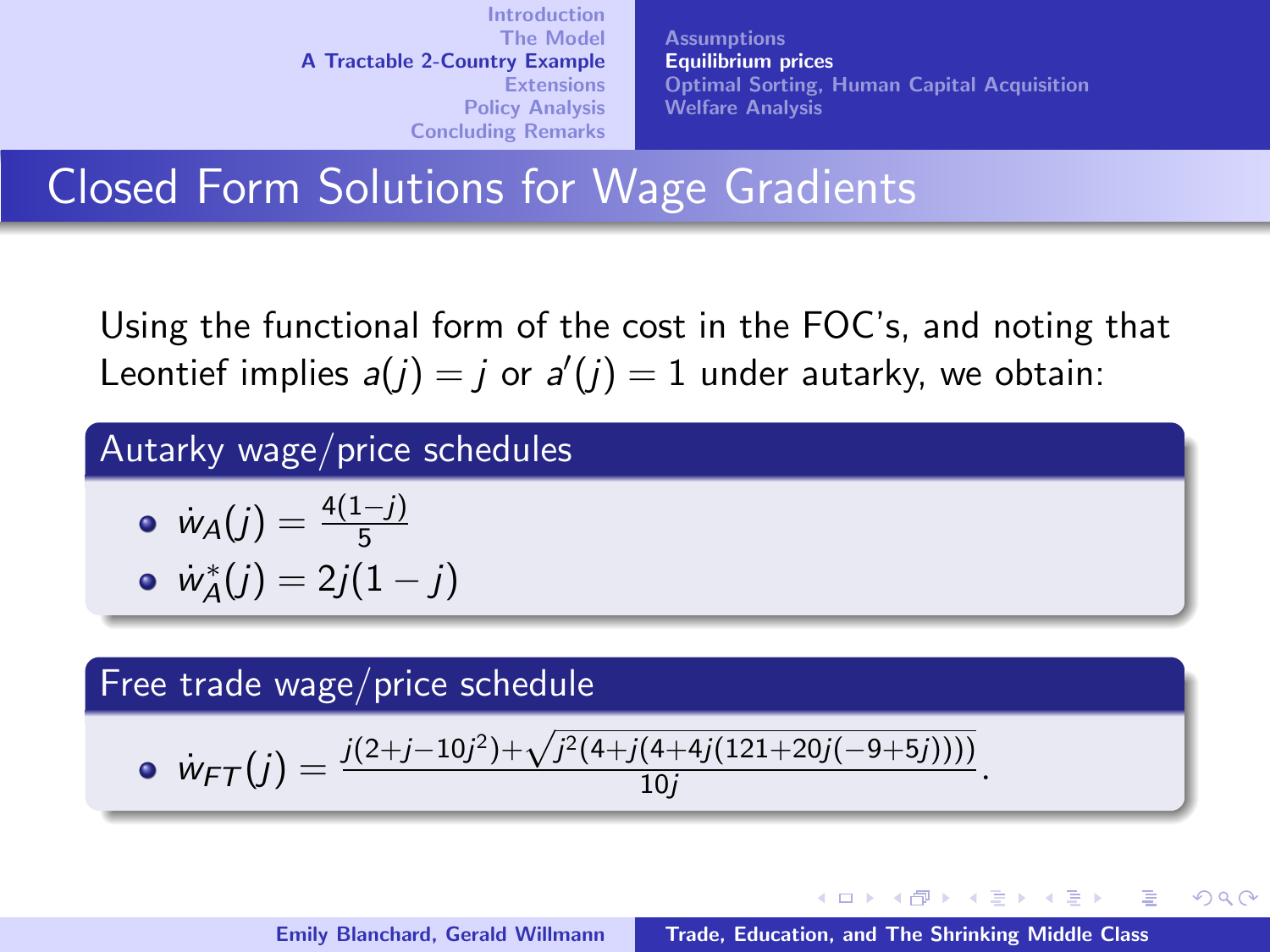**[Assumptions](#page-14-0)** [Equilibrium prices](#page-15-0) [Optimal Sorting, Human Capital Acquisition](#page-18-0) [Welfare Analysis](#page-21-0)

メロメ メ御 メメ ミメ メミメ

重

 $2Q$ 

# Comparing Autarky and Free Trade Wage Gradients



#### Slopes of the Equilibrium Wage Schedules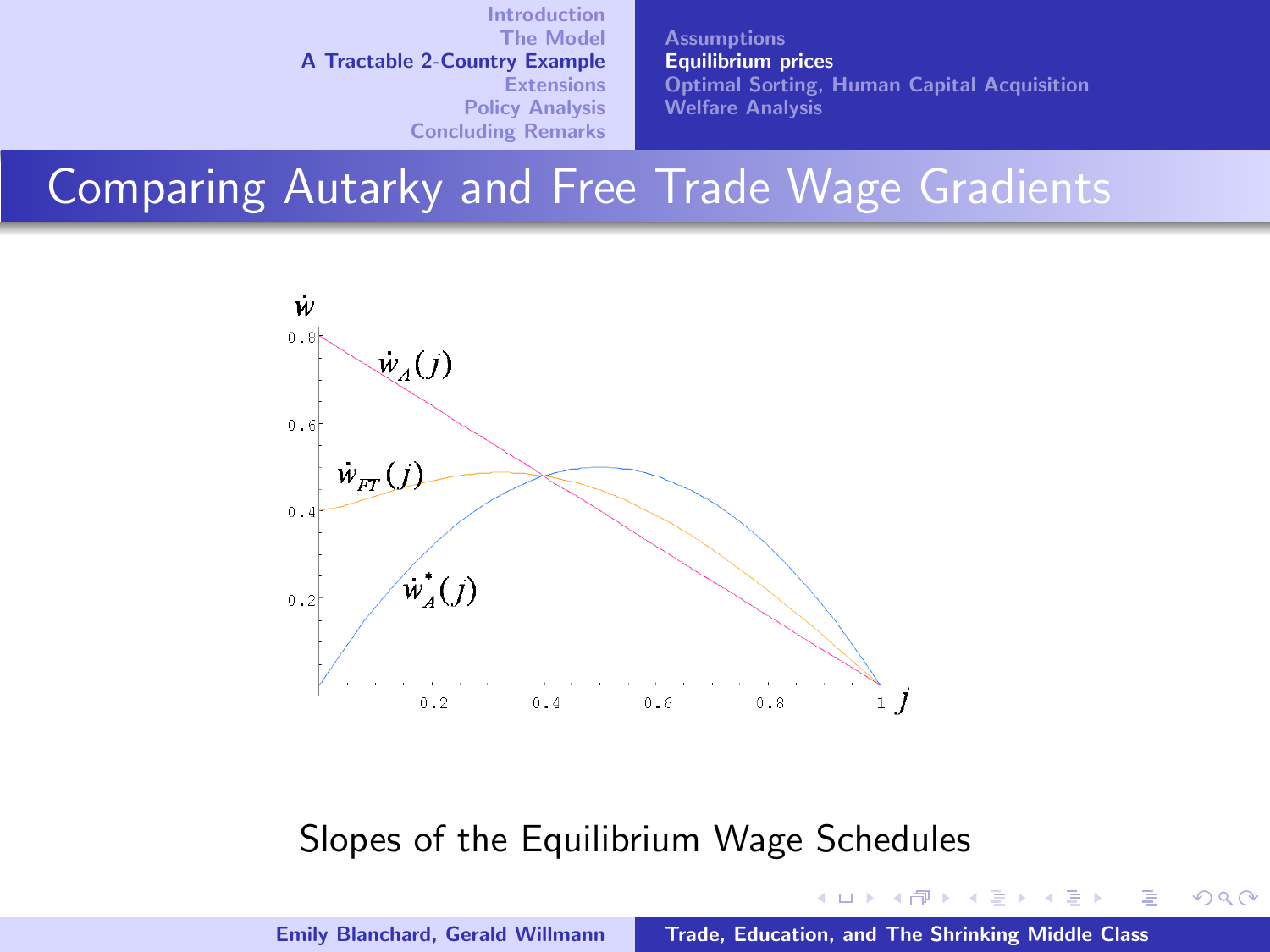**[Assumptions](#page-14-0)** [Equilibrium prices](#page-15-0) [Optimal Sorting, Human Capital Acquisition](#page-18-0) [Welfare Analysis](#page-21-0)

### Equilibrium Wage/Price Schedule



Where 
$$
w_0 = 1 - \int_0^1 \dot{w}(j) \, dj
$$

Emily Blanchard, Gerald Willmann **[Trade, Education, and The Shrinking Middle Class](#page-0-0)** 

 $\leftarrow$   $\Box$ 

→ 伊 → → 目

→ 重

 $\sim$ 

重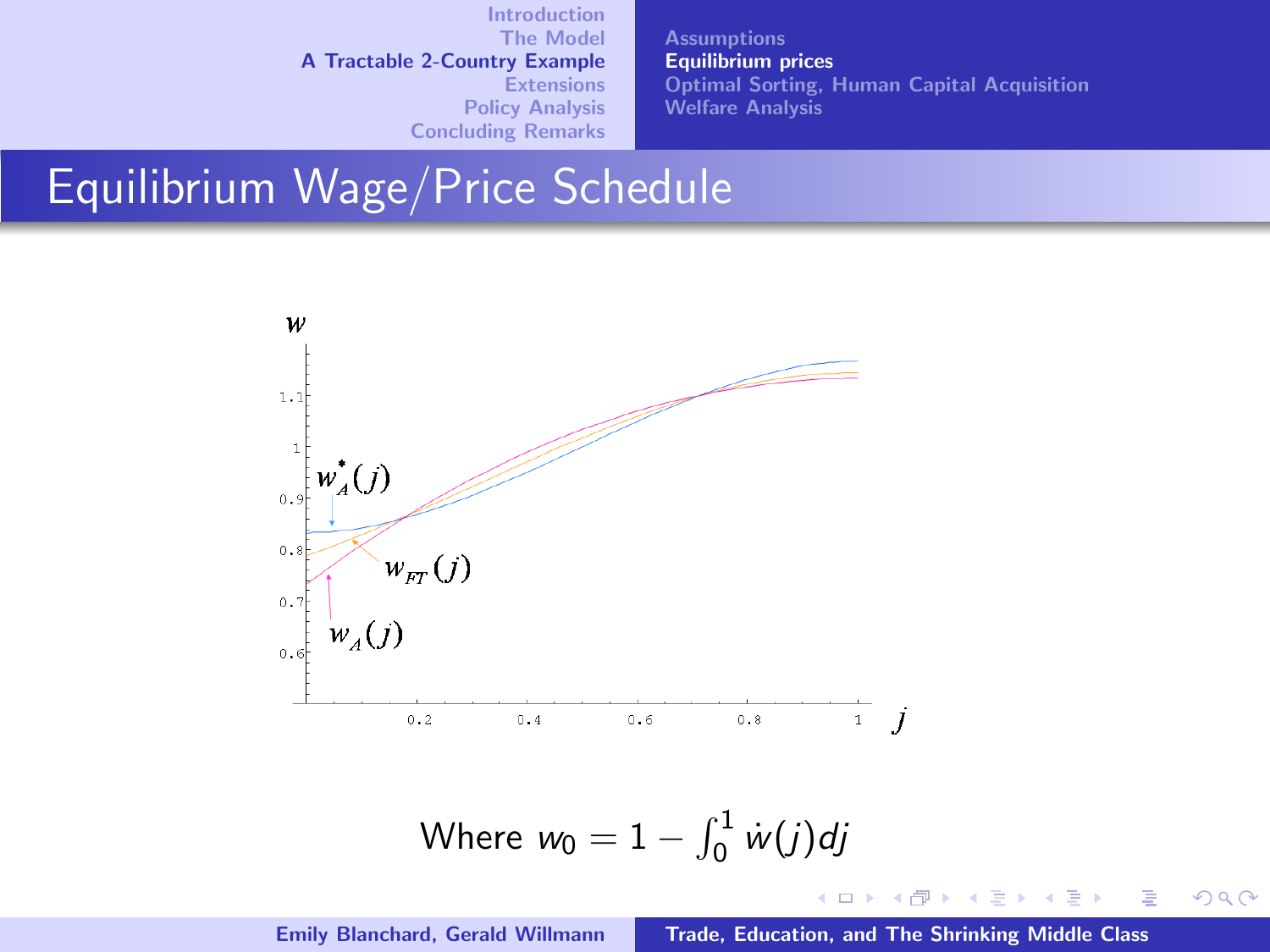**[Assumptions](#page-14-0)** [Equilibrium prices](#page-15-0) [Optimal Sorting, Human Capital Acquisition](#page-18-0) [Welfare Analysis](#page-21-0)

**K ロ ⊁ K 伊 ⊁ K 店** 

一 三

**IN** 

重

<span id="page-18-0"></span> $2Q$ 

### Ability-to-Sector Mappings



Non-Monotonic Skill Change at Home and Abroad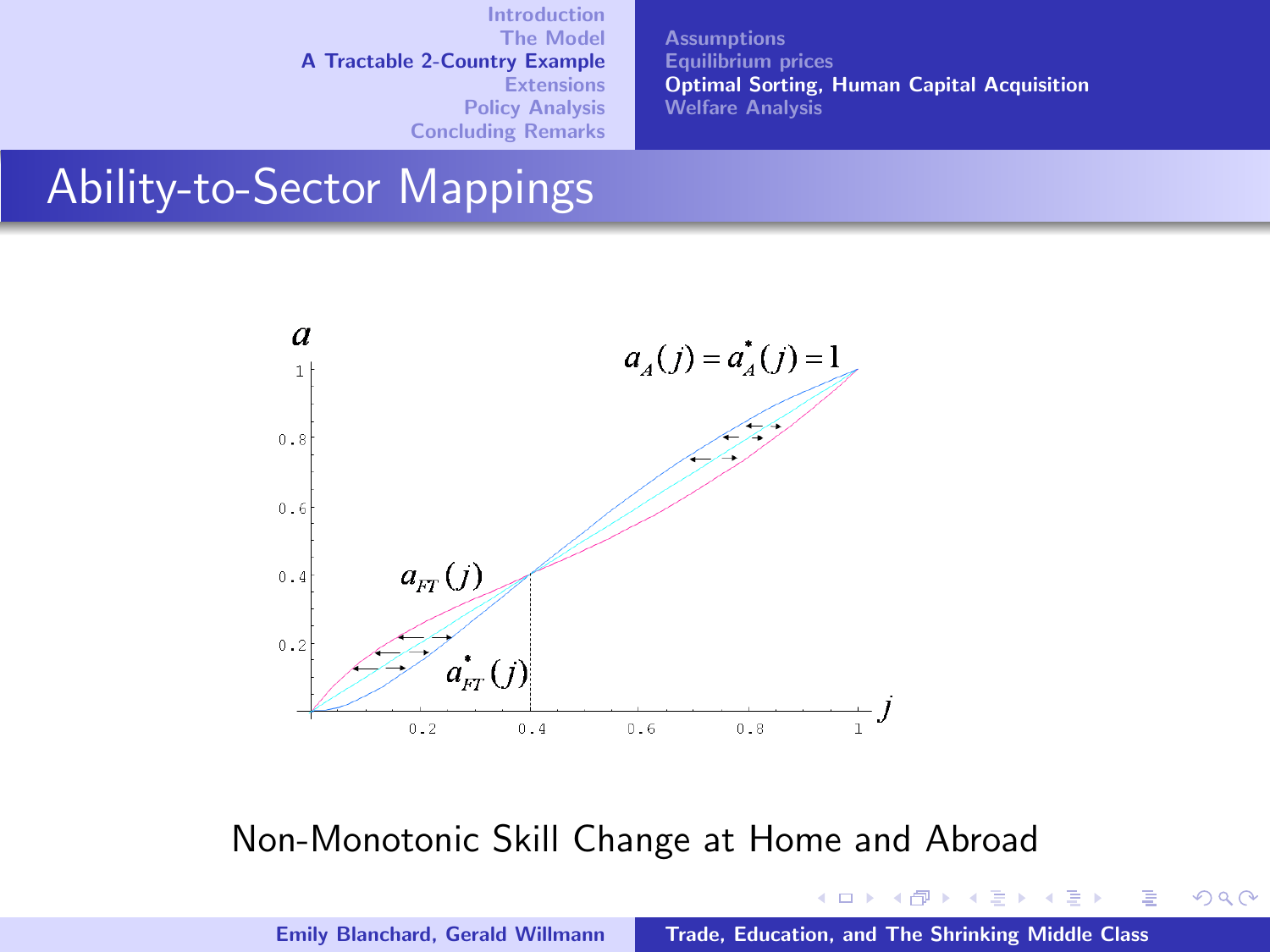**[Assumptions](#page-14-0)** [Equilibrium prices](#page-15-0) [Optimal Sorting, Human Capital Acquisition](#page-18-0) [Welfare Analysis](#page-21-0)

メロメ メ御 メメ ミメ メミメ

 $2Q$ 

扂

### Change in Employment at Home



Shifting Sectoral and Educational Choices at Home: Vacating the Middle

Emily Blanchard, Gerald Willmann **[Trade, Education, and The Shrinking Middle Class](#page-0-0)**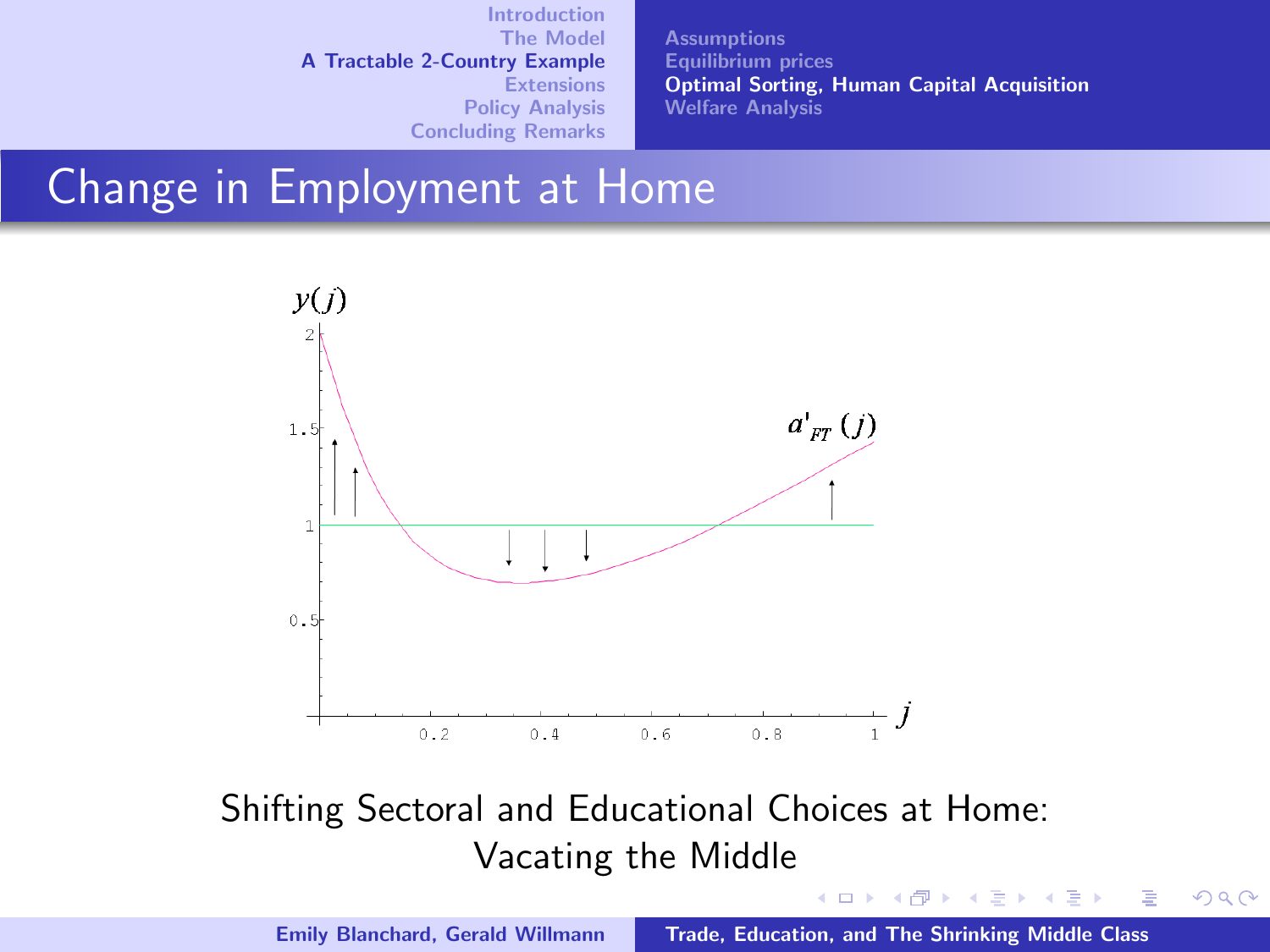**[Assumptions](#page-14-0)** [Equilibrium prices](#page-15-0) [Optimal Sorting, Human Capital Acquisition](#page-18-0) [Welfare Analysis](#page-21-0)

**K ロ ▶ K 伊 ▶** 

→ 唐→ 一 一 三  $2Q$ 

<span id="page-20-0"></span>扂

### Change in Employment in Foreign



### Shifting Sectoral and Educational Choices in Foreign: Expansion of Middle Sector Employment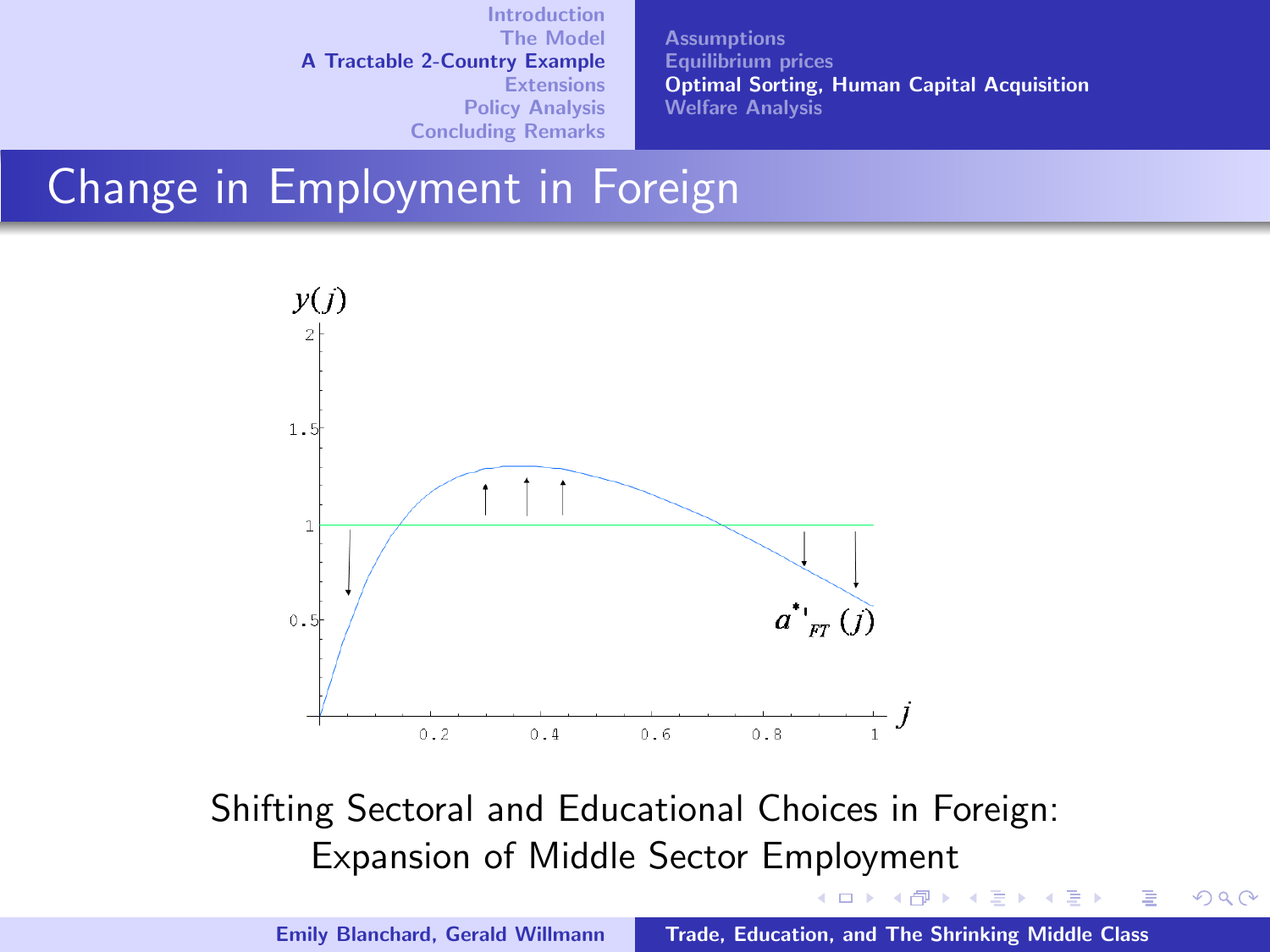**[Assumptions](#page-14-0)** [Equilibrium prices](#page-15-0) [Optimal Sorting, Human Capital Acquisition](#page-18-0) [Welfare Analysis](#page-21-0)

K ロ ⊁ K 倒 ≯ K ミ ⊁ K ミ ≯

 $2Q$ 

<span id="page-21-0"></span>唾

# Welfare Analysis

Two Components of Net Real Wages

For a given agent, a:

- Real wage:  $w(j(a))$
- Real cost of education:  $c(j(a), a)$

### Net Real Welfare Change

$$
[w_{FT}(j_{FT}(a))-w_A(j_A(a))]-[c(j_{FT}(a),a)-c(j_A(a),a)]
$$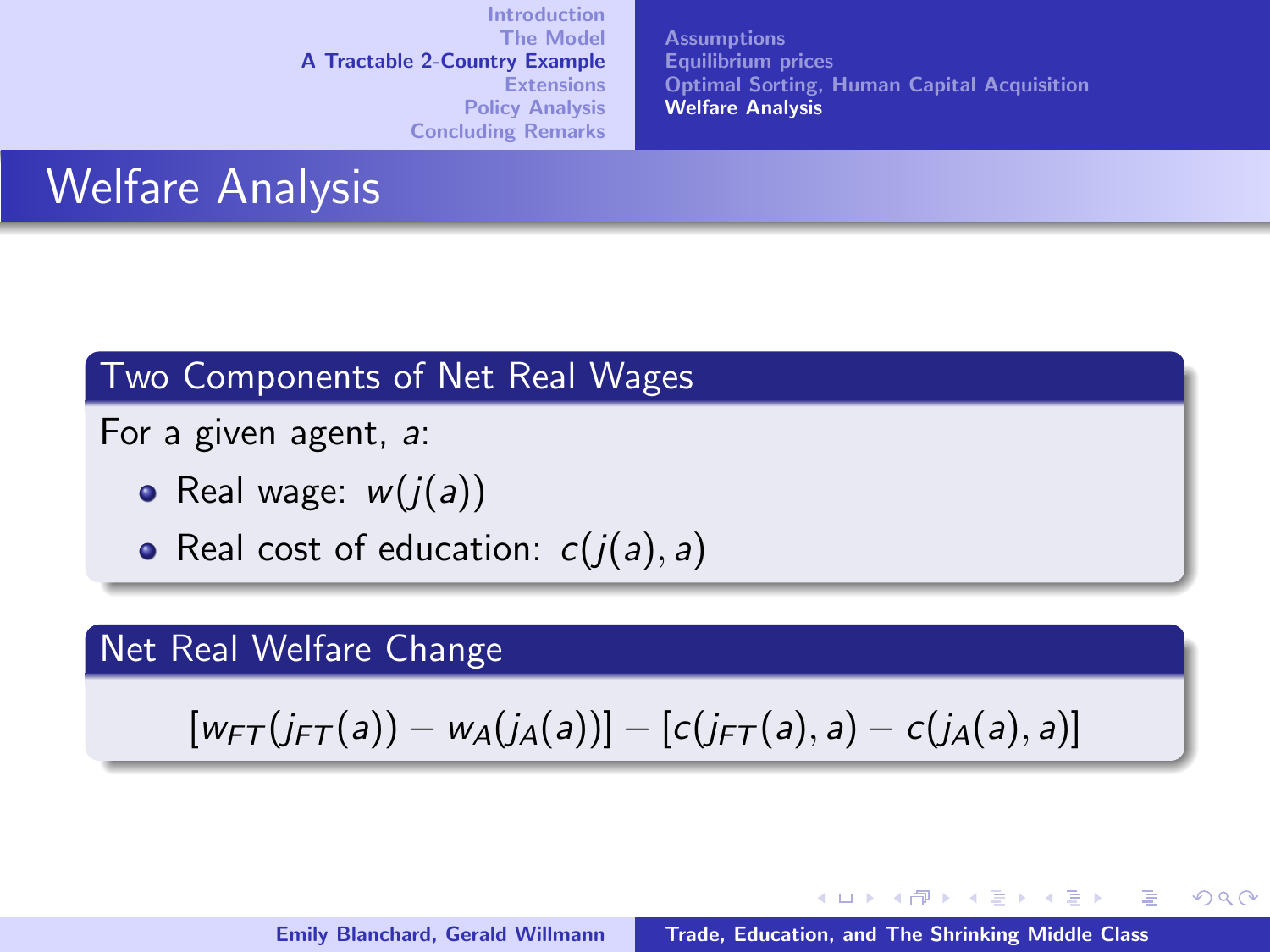**[Assumptions](#page-14-0)** [Equilibrium prices](#page-15-0) [Optimal Sorting, Human Capital Acquisition](#page-18-0) [Welfare Analysis](#page-21-0)

メロメ メ御 メメ ミメ メミメ

重

 $2Q$ 

Change in the real wage in sector  *Home* 



Change in Home's Real Wages by Sector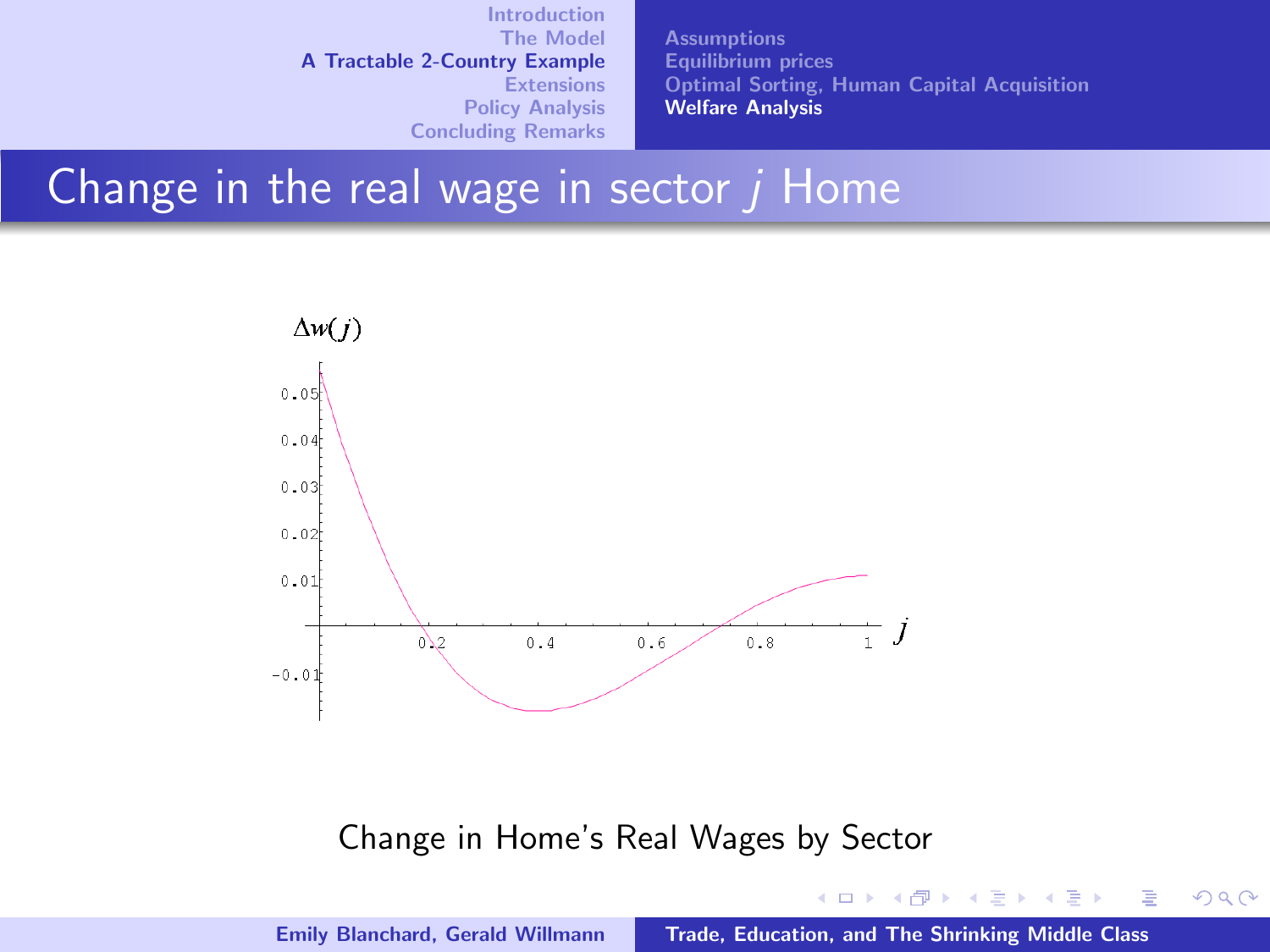**[Assumptions](#page-14-0)** [Equilibrium prices](#page-15-0) [Optimal Sorting, Human Capital Acquisition](#page-18-0) [Welfare Analysis](#page-21-0)

メロメ メ御 メメ ミメ メミメ

重

 $2Q$ 

### Change in the real wage of Home agent a



#### Change in Home's Real Wages by Agent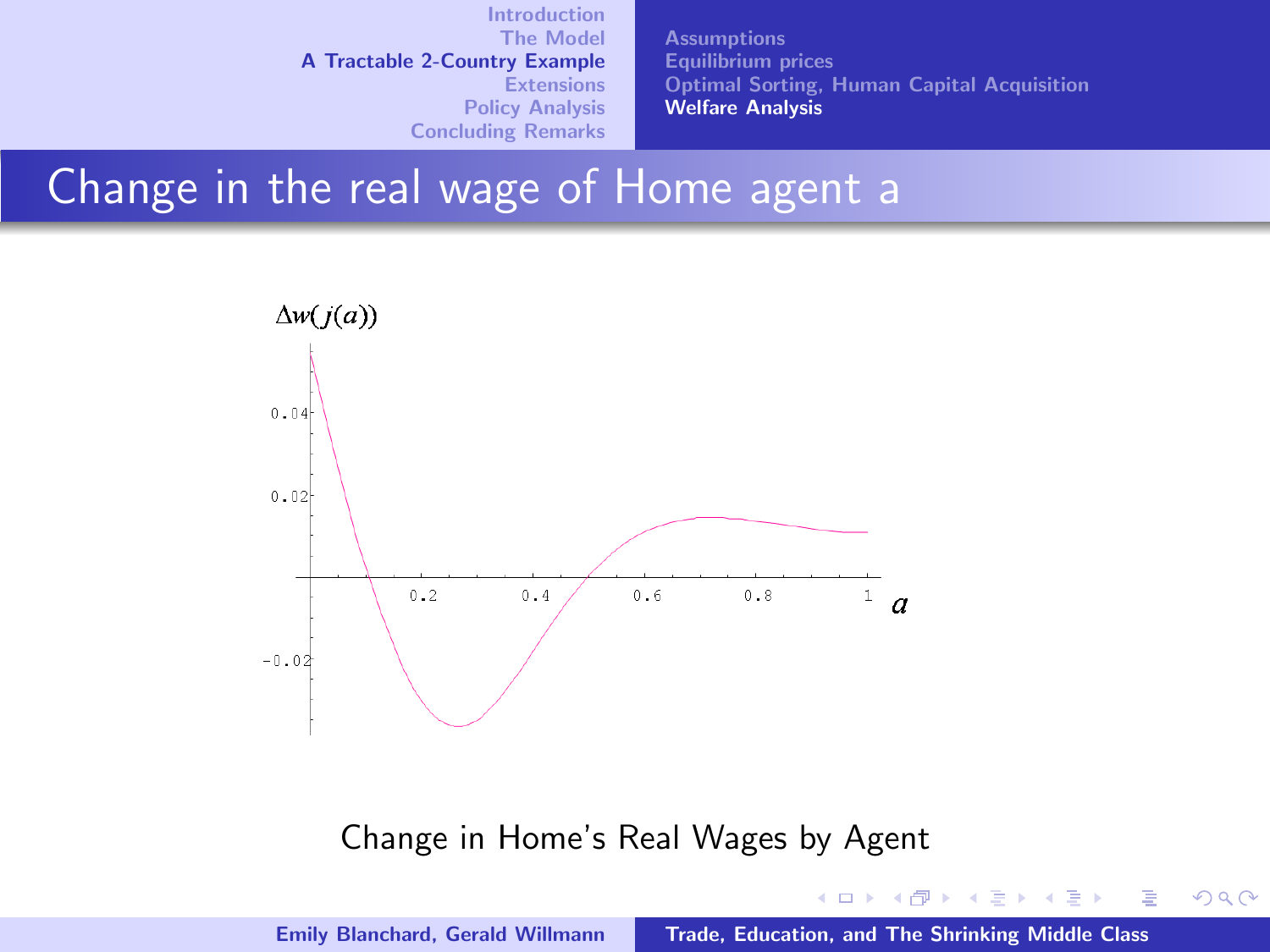**[Assumptions](#page-14-0)** [Equilibrium prices](#page-15-0) [Optimal Sorting, Human Capital Acquisition](#page-18-0) [Welfare Analysis](#page-21-0)

メロメ メ御 メメ ミメ メミメ

重

 $2Q$ 

## Change in the realized cost of education for Home workers



Change in the Cost of Education by Agent (Home)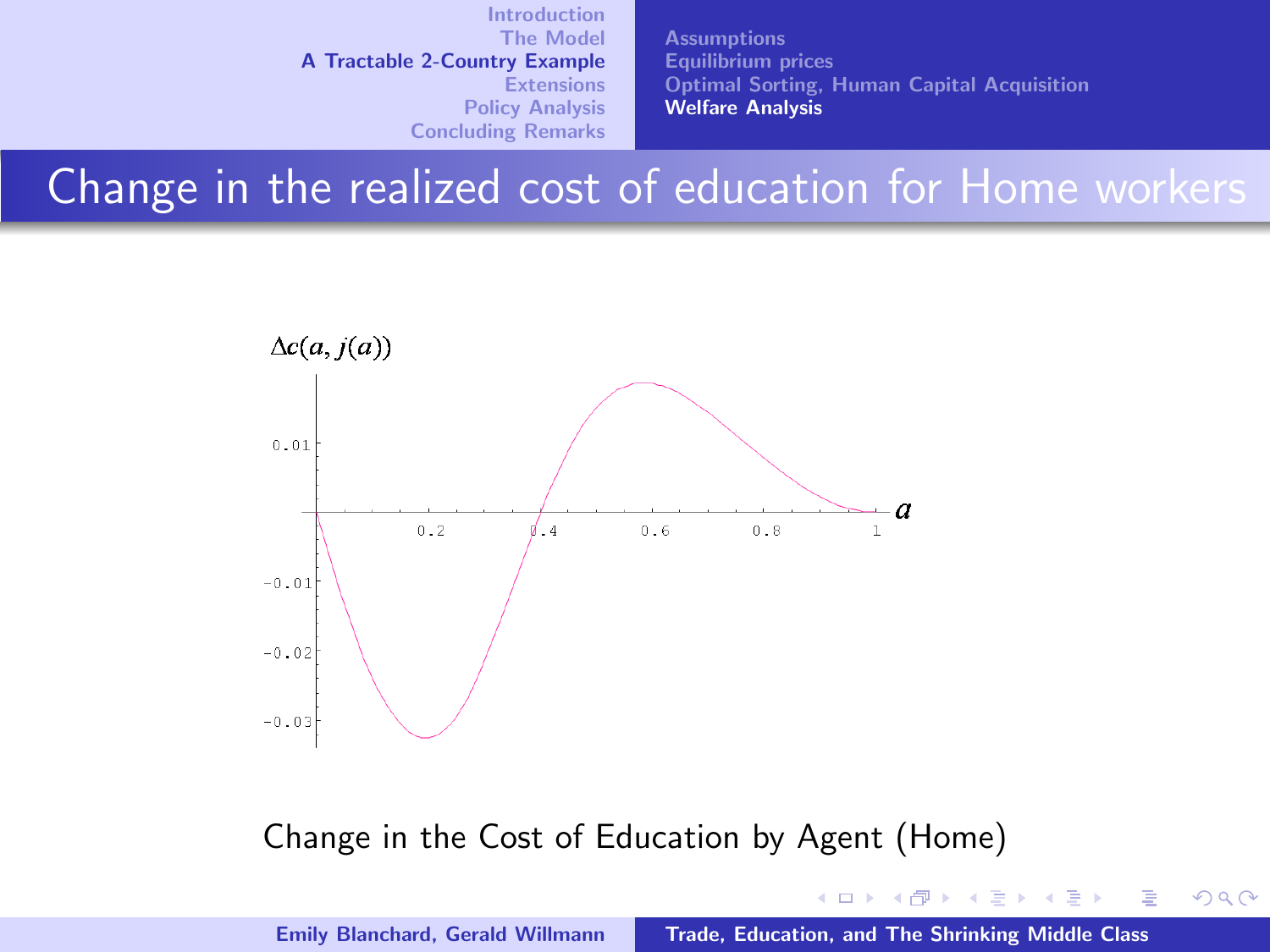**[Assumptions](#page-14-0)** [Equilibrium prices](#page-15-0) [Optimal Sorting, Human Capital Acquisition](#page-18-0) [Welfare Analysis](#page-21-0)

メロメ メ御 メメ ミメ メミメ

重

 $2Q$ 

### Net Welfare Change for Home Workers



#### Middle Ability Agents Lose from Trade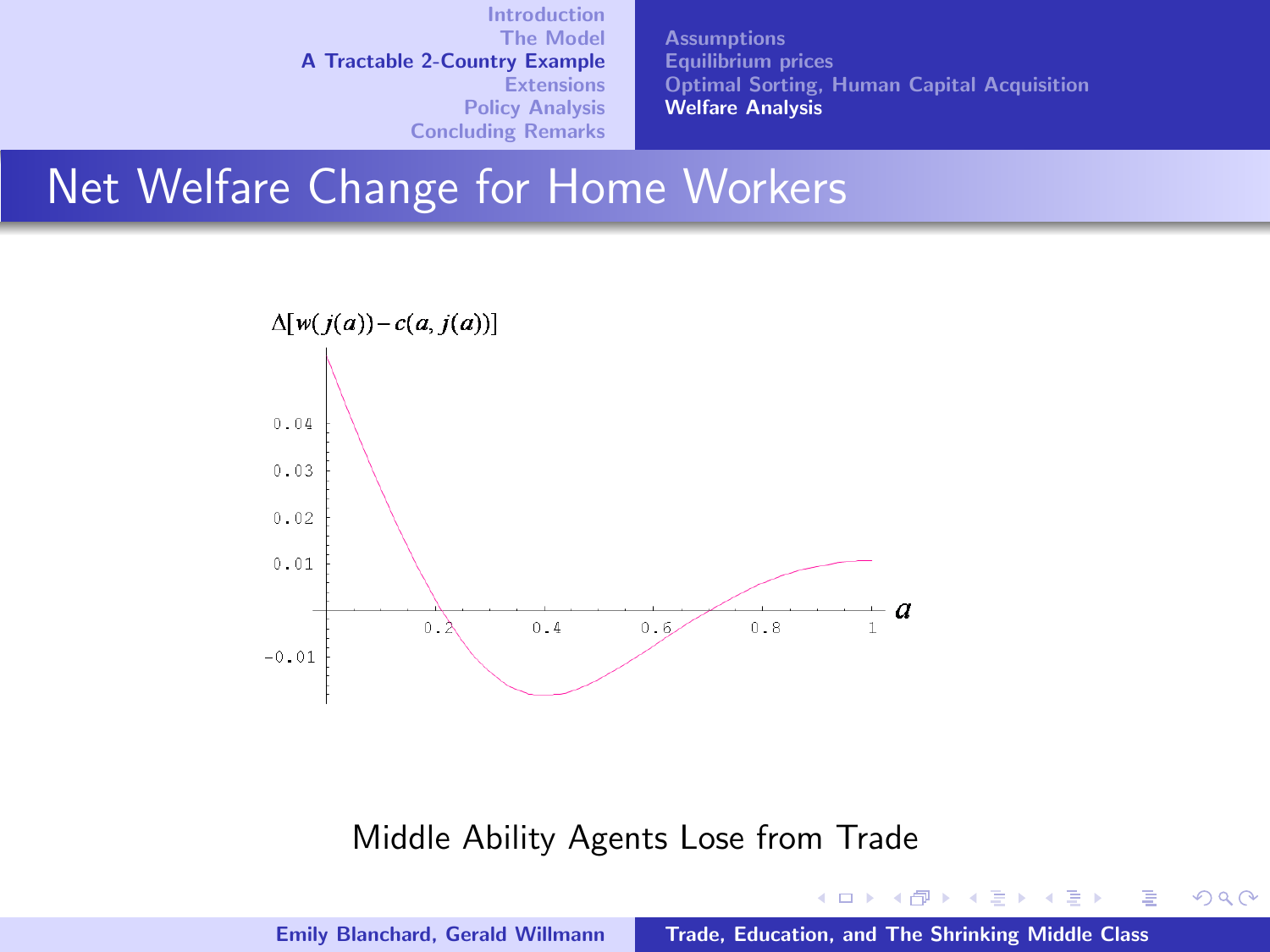**[Assumptions](#page-14-0)** [Equilibrium prices](#page-15-0) [Optimal Sorting, Human Capital Acquisition](#page-18-0) [Welfare Analysis](#page-21-0)

ă

 $2Q$ 

### Aside: A Short Run Perspective: Fixed Education Costs.

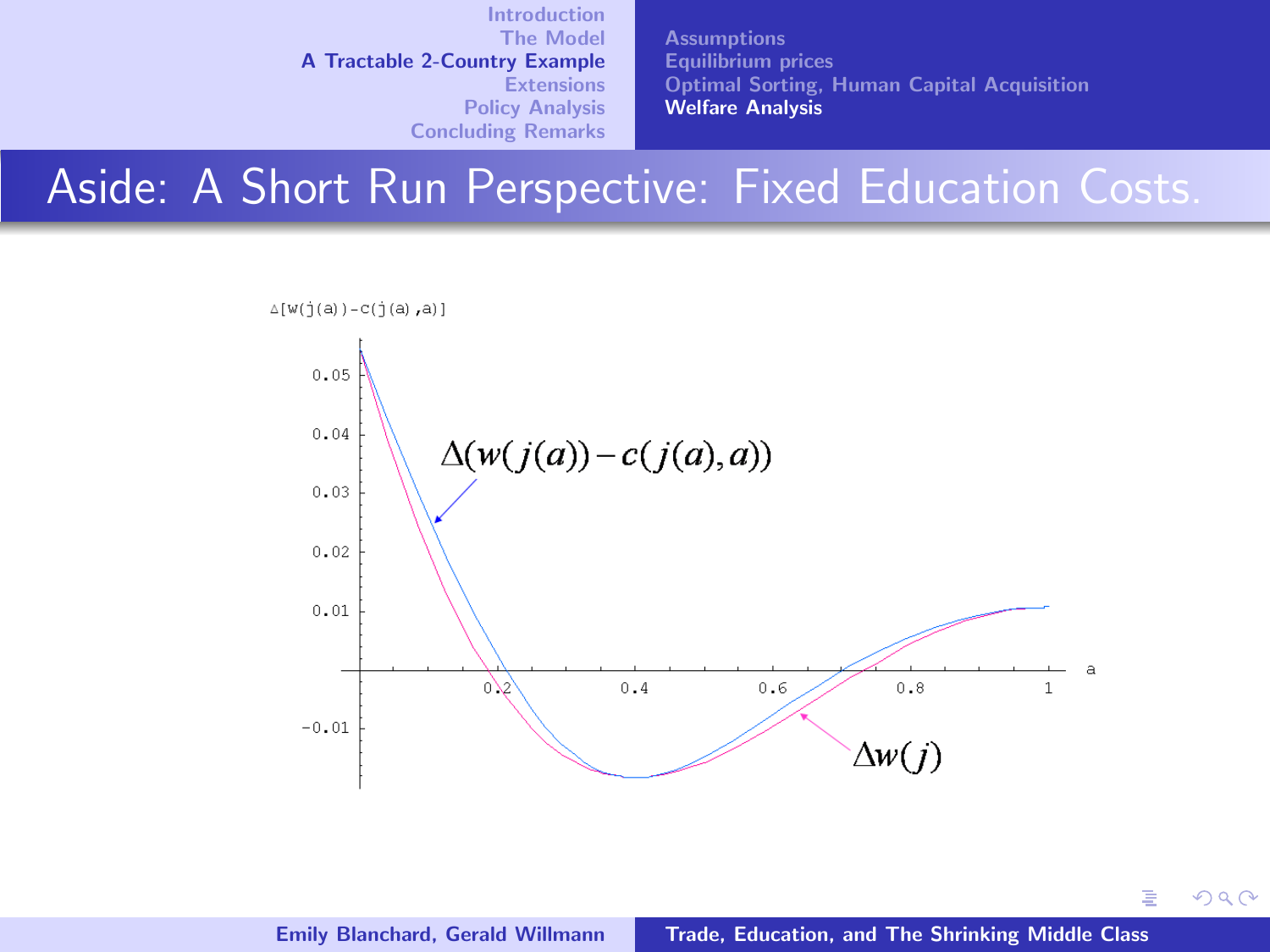**[Assumptions](#page-14-0)** [Equilibrium prices](#page-15-0) [Optimal Sorting, Human Capital Acquisition](#page-18-0) [Welfare Analysis](#page-21-0)

イロト イ押 トイモト イモト

重

 $2Q$ 

### Foreign Real Wage Changes



#### Change in the Foreign Real Wage by Agent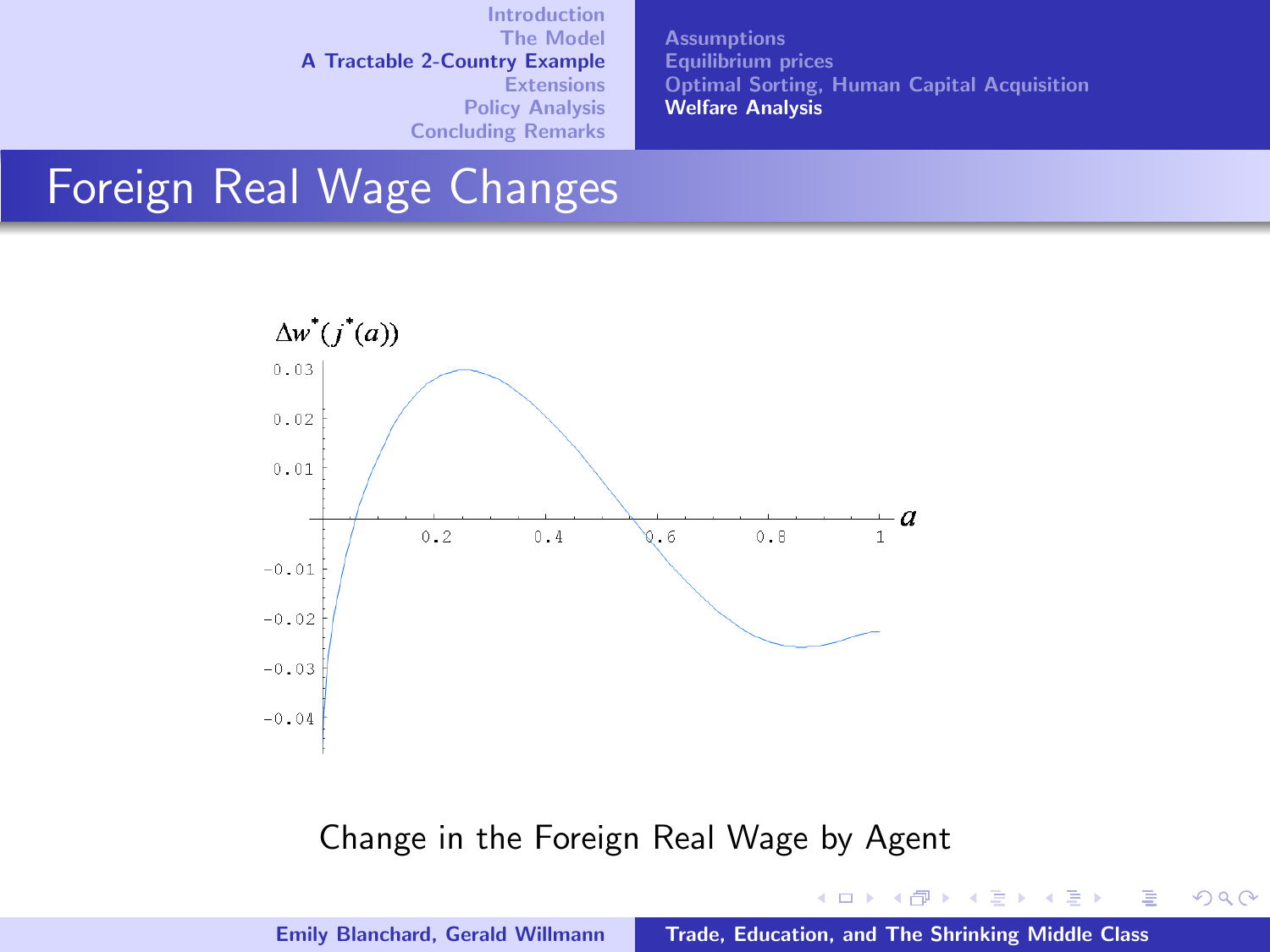**[Assumptions](#page-14-0)** [Equilibrium prices](#page-15-0) [Optimal Sorting, Human Capital Acquisition](#page-18-0) [Welfare Analysis](#page-21-0)

**K ロ ト K 倒 ト K ミ ト** 

一( 話)

重

 $2Q$ 

### Foreign Real Cost of Education Changes



Change in the Cost of Education by Agent (Foreign)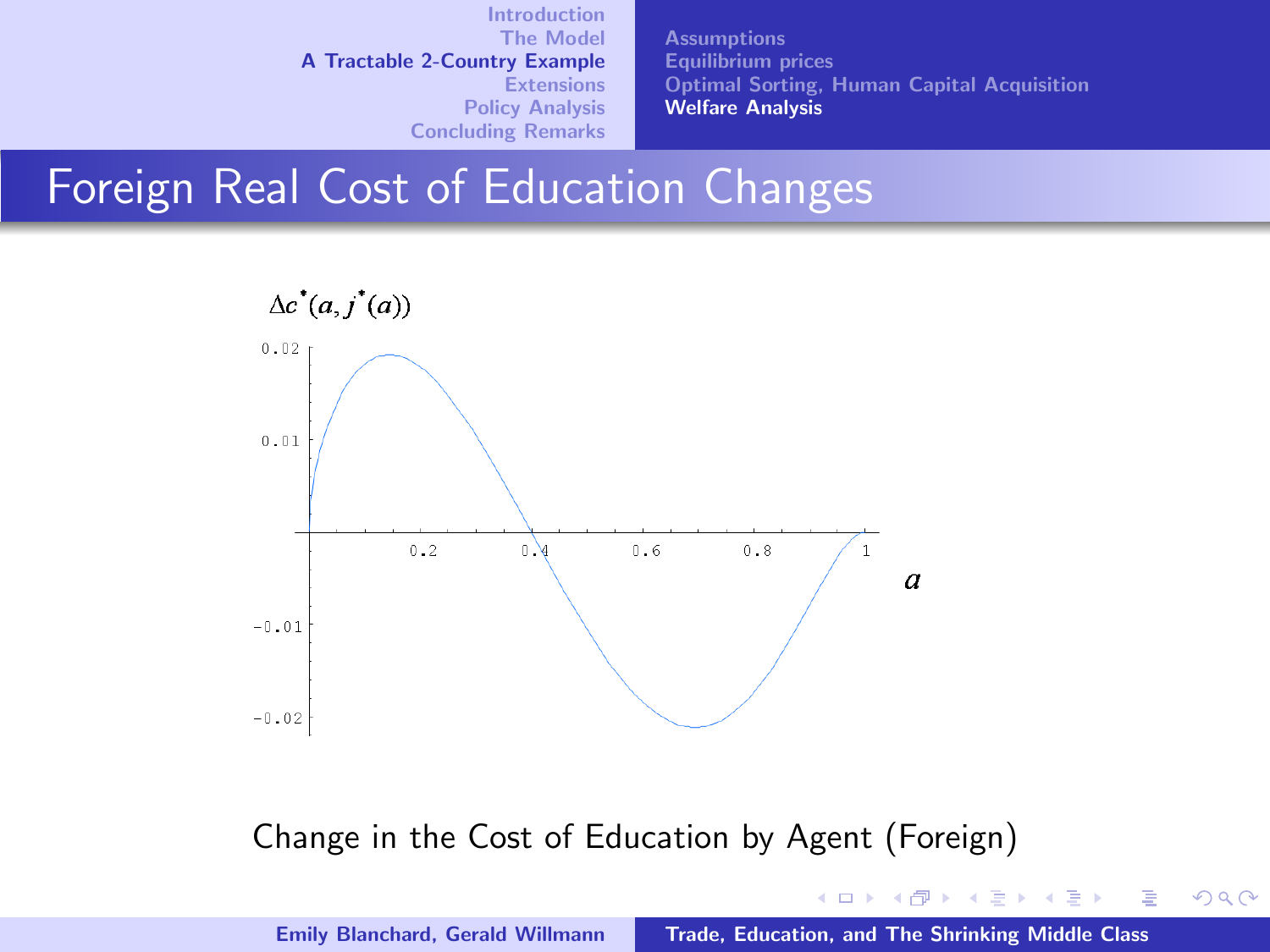**[Assumptions](#page-14-0)** [Equilibrium prices](#page-15-0) [Optimal Sorting, Human Capital Acquisition](#page-18-0) [Welfare Analysis](#page-21-0)

イロト イ押 トイモト イモト

重

 $2Q$ 

### Net Welfare Change for Foreign Workers



#### Net Welfare Gains Accrue to Middle Ability Agents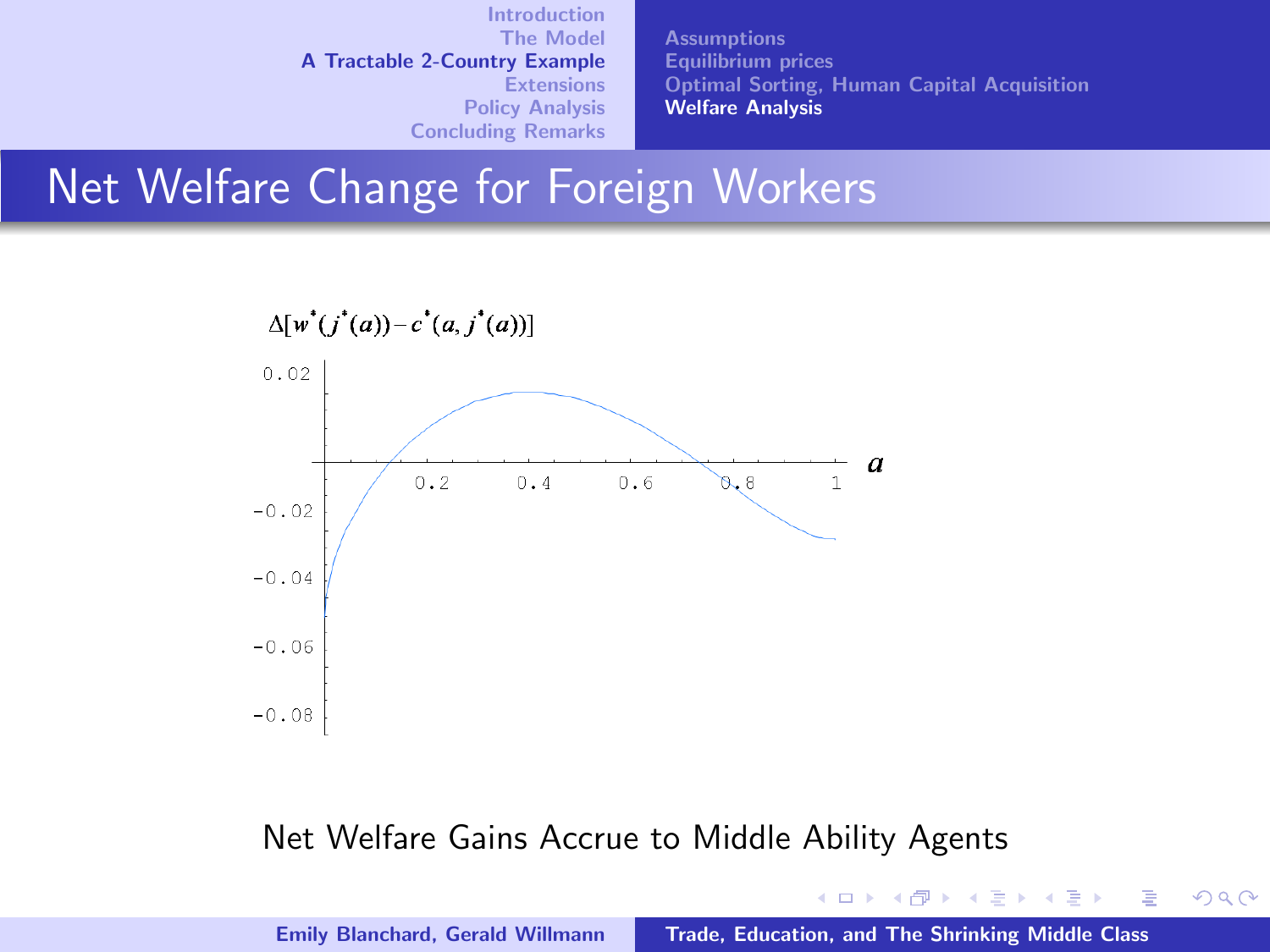| Introduction                         |
|--------------------------------------|
| <b>The Model</b>                     |
| <b>A Tractable 2-Country Example</b> |
| <b>Extensions</b>                    |
| <b>Policy Analysis</b>               |
| <b>Concluding Remarks</b>            |

**[Assumptions](#page-14-0)** [Equilibrium prices](#page-15-0) [Optimal Sorting, Human Capital Acquisition](#page-18-0) [Welfare Analysis](#page-21-0)

イロト イ押 トイモト イモト

造

<span id="page-30-0"></span> $2Q$ 

### Summary



#### Non-Monotonic Welfare Changes in Both Countries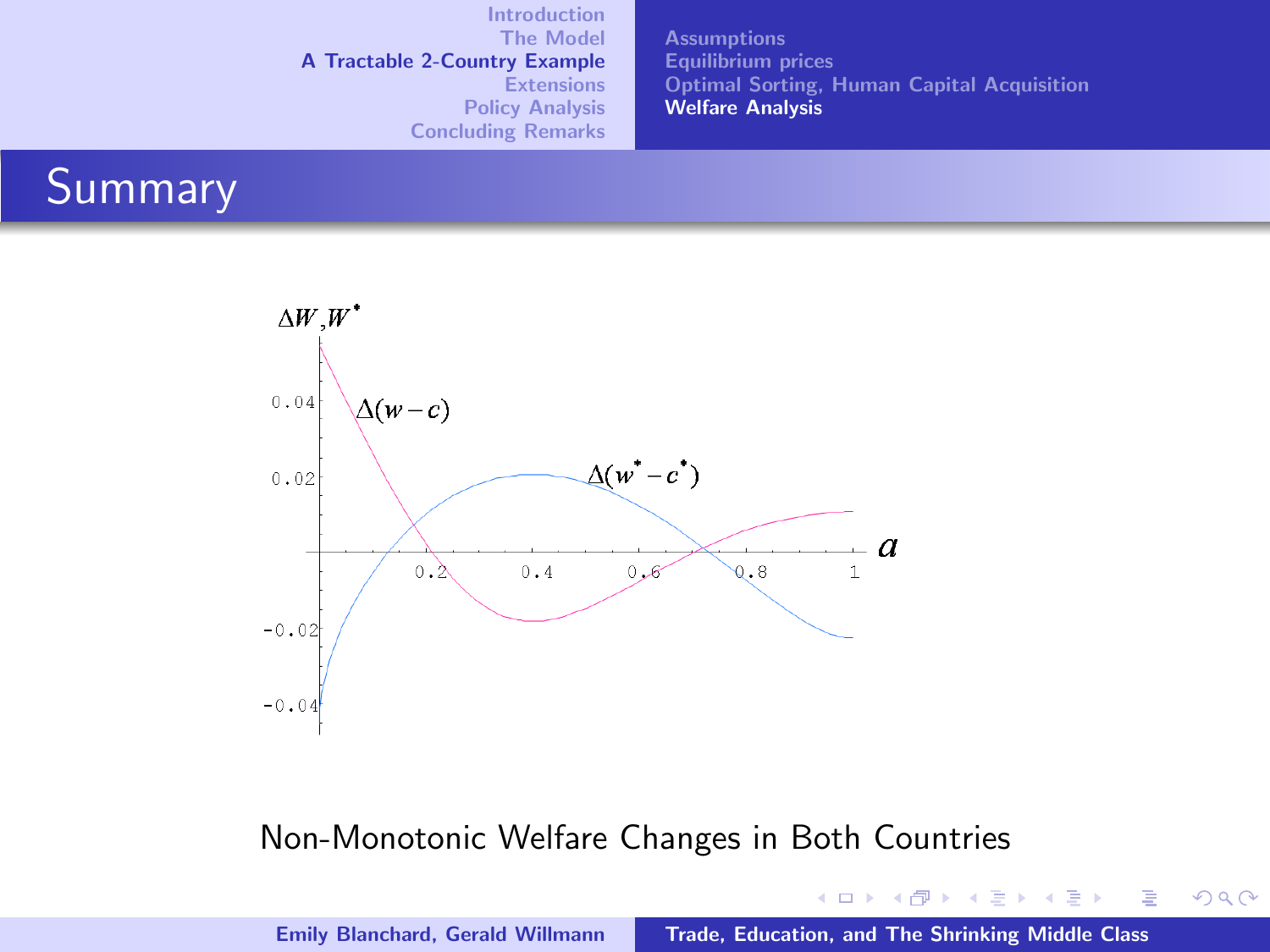**[Assumptions](#page-14-0)** [Equilibrium prices](#page-15-0) [Optimal Sorting, Human Capital Acquisition](#page-18-0) [Welfare Analysis](#page-21-0)

# Aggregate Gains from Trade

### Magnitude of gains from trade

- Aggregate gains from trade for Home:
	- Real wages rise most in low  *sectors, moderately in high*  $*j*$ sectors, and fall in middle *j* occupations.
	- Real cost of education falls for low ability agents; rises for high ability.
	- $\Rightarrow$  Welfare gains at upper and lower ends of ability distribution, losses in the middle.
- Aggregate gains for Foreign:
	- $\bullet$  Real wages fall most in low *j* sectors, moderately in high *j* sectors, and rise for middle  $j$  occupations.
	- Real cost of education rises for lower ability agents and rises for high ability.
	- $\Rightarrow$  $\Rightarrow$  $\Rightarrow$  Welfare losses at upper and lower end[s o](#page-30-0)f [d](#page-32-0)[is](#page-30-0)[tri](#page-31-0)[b](#page-32-0)[u](#page-20-0)[ti](#page-21-0)o[n](#page-32-0)[;](#page-13-0) [g](#page-14-0)[a](#page-31-0)[in](#page-32-0)[s](#page-0-0) concentrated in the middle<br>**Emily Blanchard, Gerald Willmann**

<span id="page-31-0"></span>logo วจด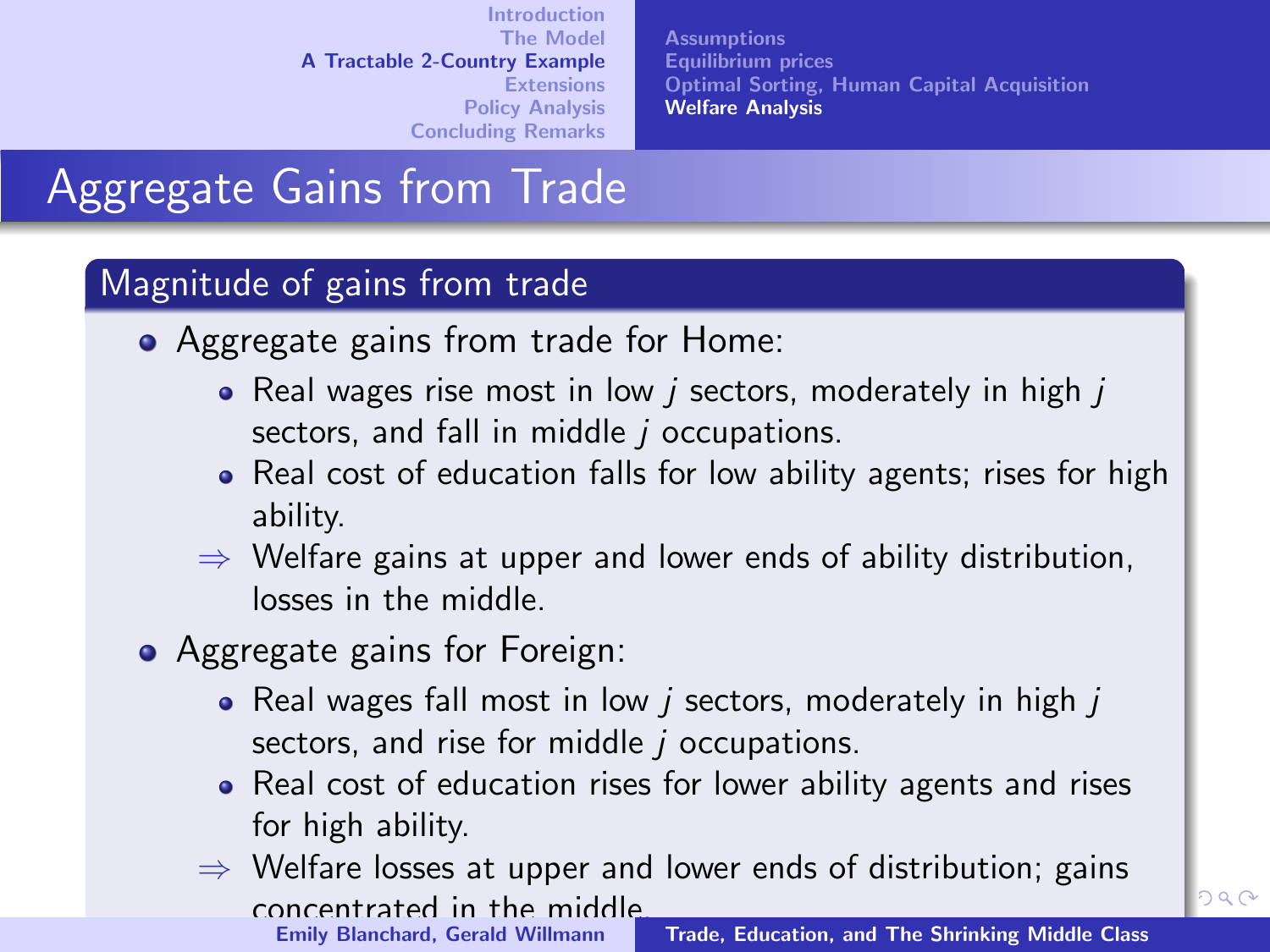### Limited Diversification

- in the example countries stay diversified over the entire range
- are our results robust if that is not the case
- modified example with limited diversification under trade:

$$
c[j, a] = \frac{1}{a} * \frac{j^2}{2}
$$
  

$$
c^*[j, a] = \frac{1}{a} * \frac{2j^3}{3}
$$

K ロ ⊁ K 倒 ≯ K ミ ⊁ K ミ ≯

 $2Q$ 

<span id="page-32-0"></span>唾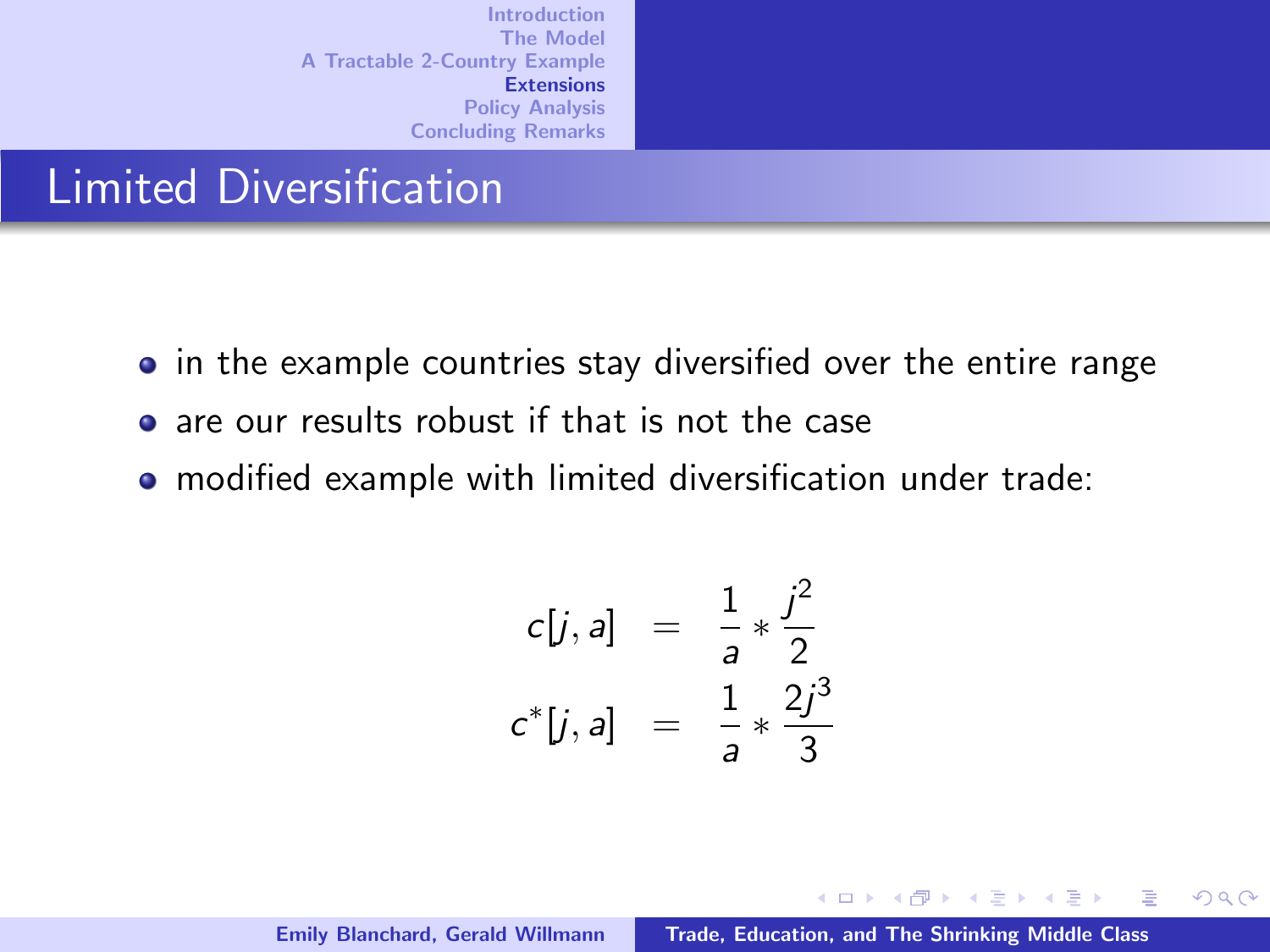### Wage Schedules with Limited Diversification



#### Wage Schedules under autarky and free trade

メロメ メ御 メメ ミメ メミメ

重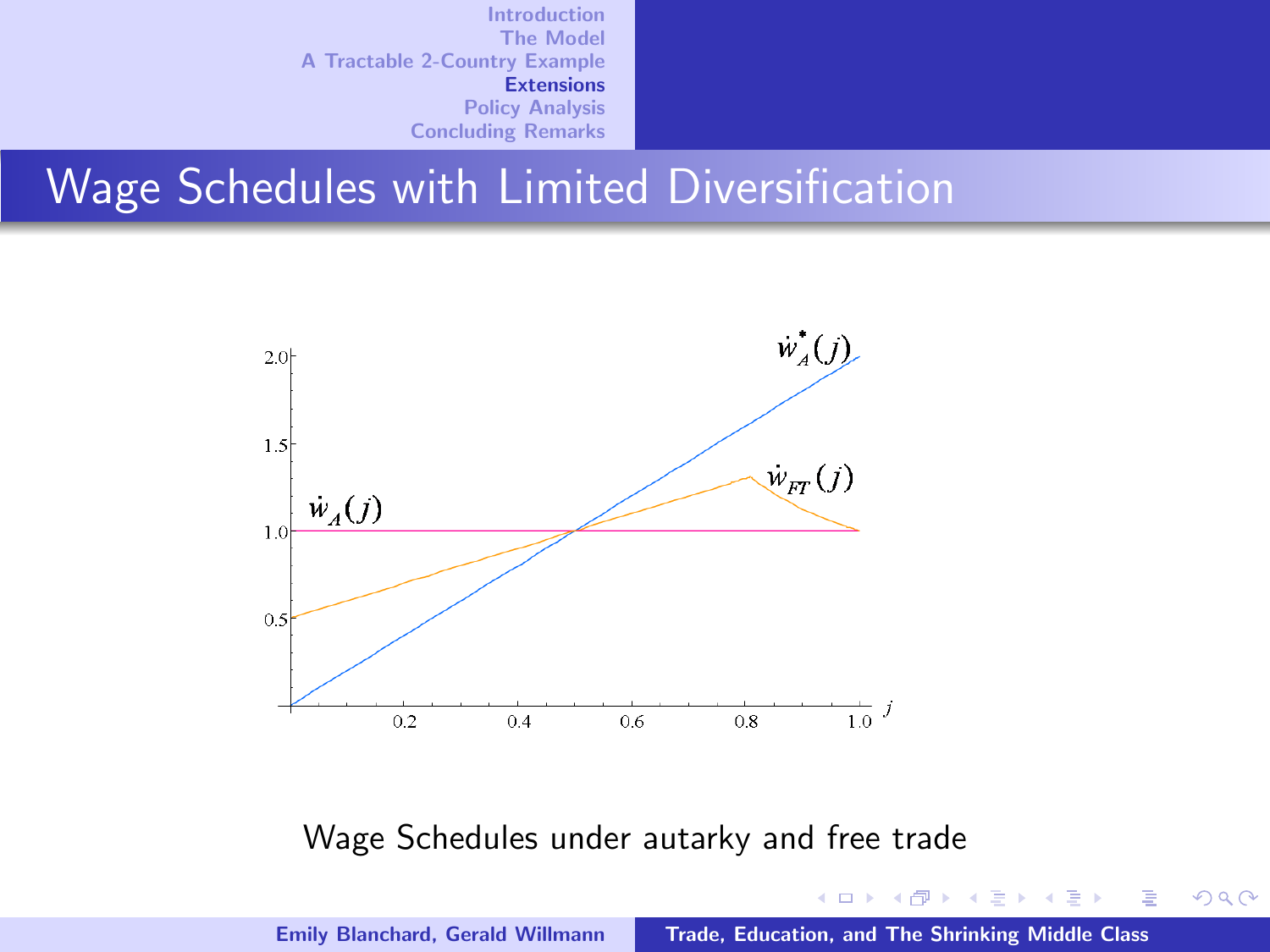# Aibility-Sector Mappings with Limited Diversification



Ability-sector mappings under autarky and free trade

イロメ イタメ イラメ

一( 話)

重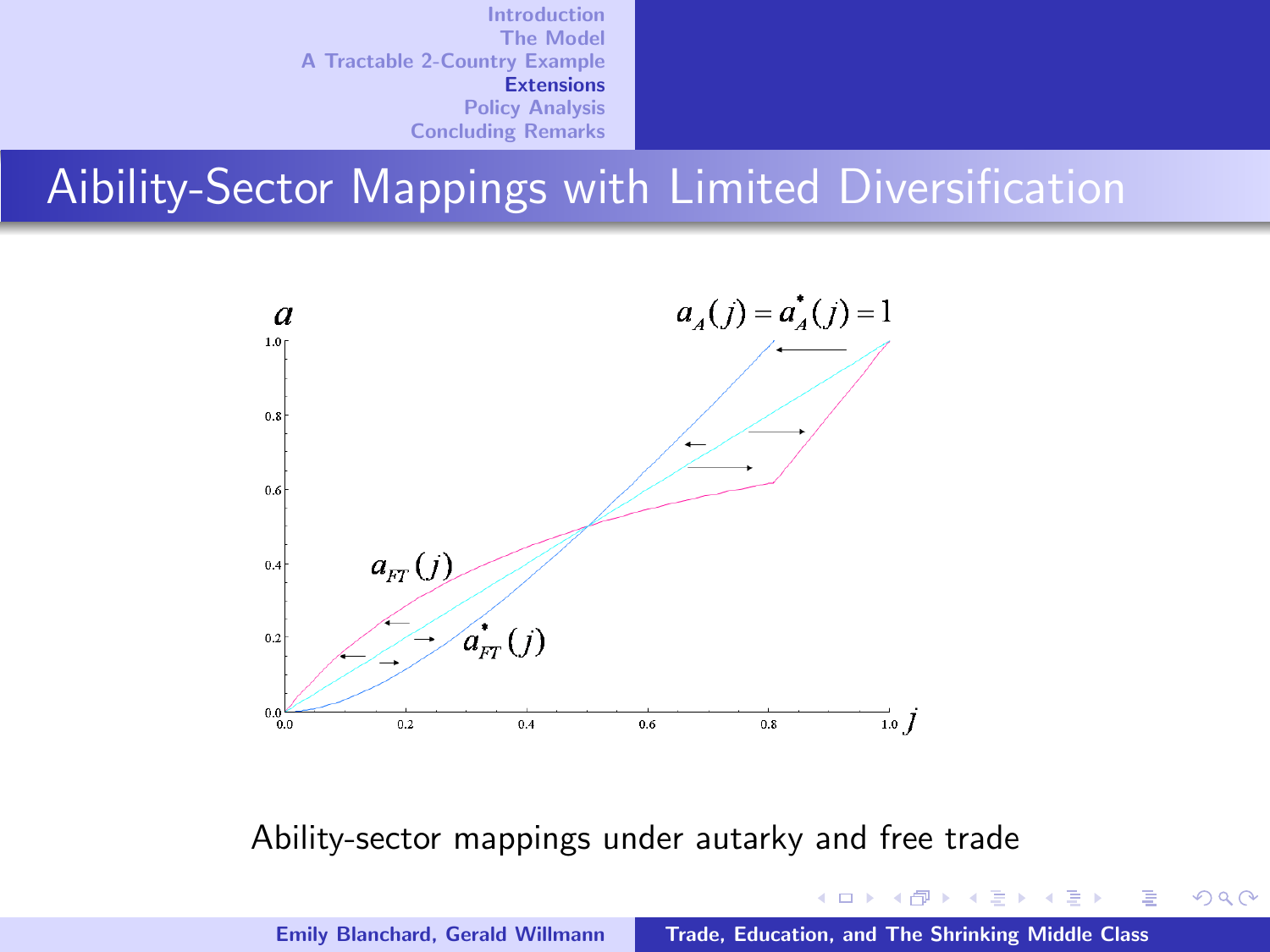### Net Welfare Effects under Limited Diversification



#### Net welfare effects of trade liberalization

イロメ イ御メ イヨメ イヨメ

重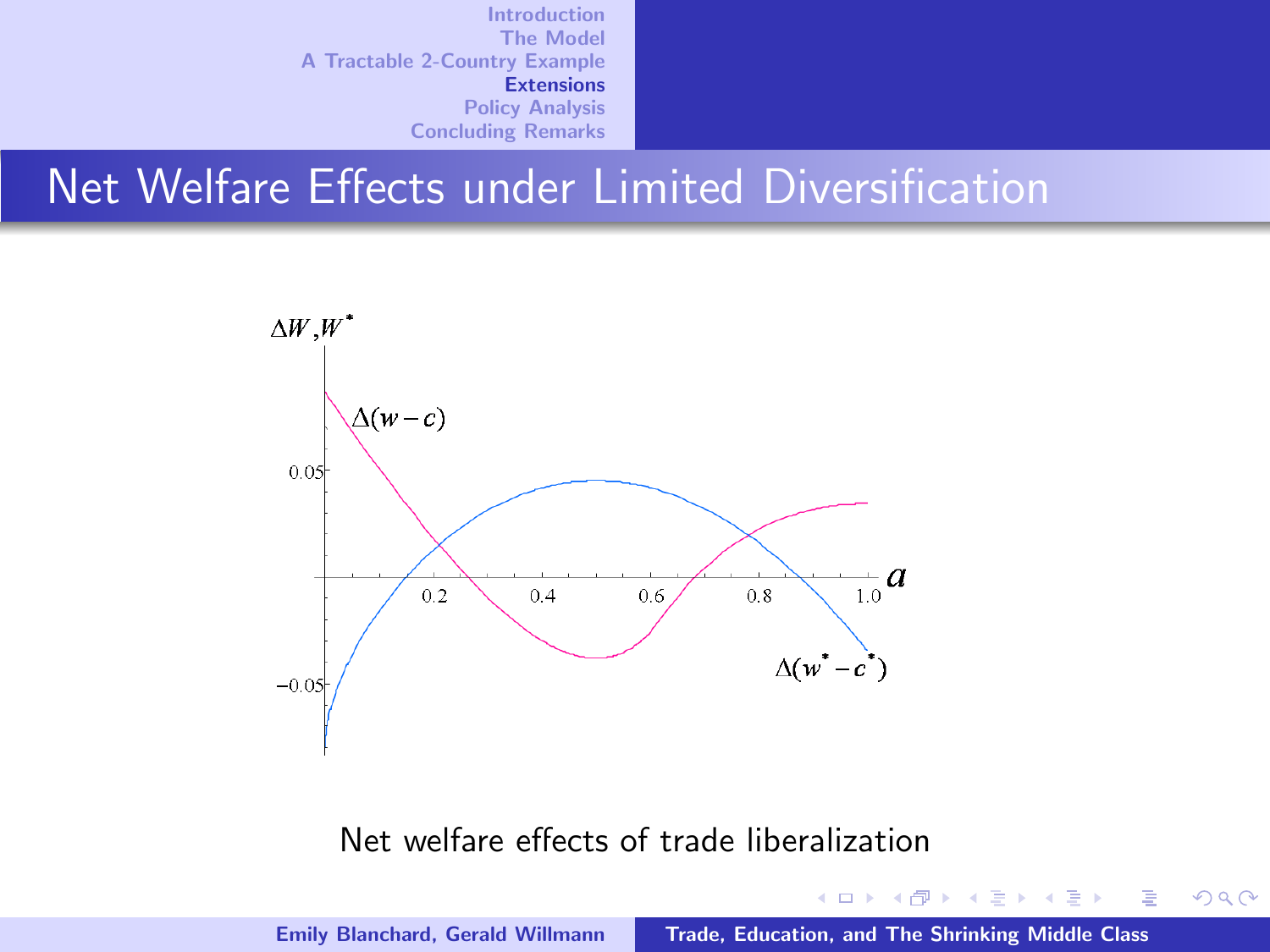# Educational Policy

- such policy can take many possible forms
- we focus on educational subsidies
- augmented FOC:  $\dot{c}(i, a) \dot{s}(i) = \dot{w}(i)$
- same assumptions on  $c s$  as before on c
- Proposition:
	- if  $\dot{s} = 0$ , no effect
	- if  $\dot{s} > 0$ , sorting up
	- if  $\dot{s}$  < 0, sorting down
- to pop up middle class, target eg secondary education

メロメ メタメ メモメ メモメ

<span id="page-36-0"></span>つくい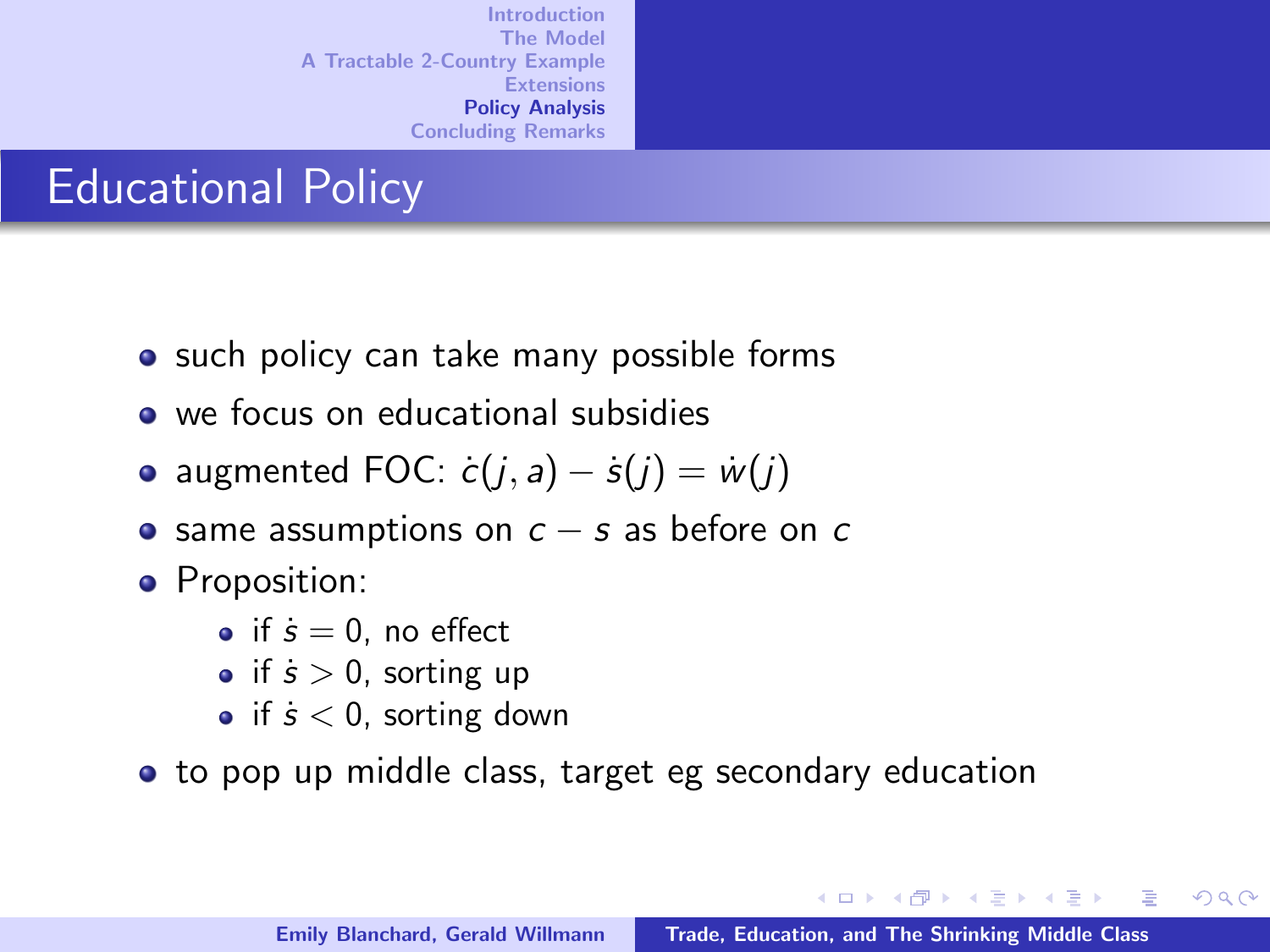

- very similar effects as educational policy
- FOC:  $\dot{c}(i, a) = \dot{w}(i) + \dot{t}(i)$
- e effect depends on sign of  $\dot{t}$ :
	- if  $t = 0$ , no effect
	- if  $t > 0$ , sorting up
	- if  $t < 0$ , sorting down
- **•** but in addition distortion on demand side
- potentially beneficial if country can affect its terms of trade

メロメ メタメ メモメ メモメ

つくい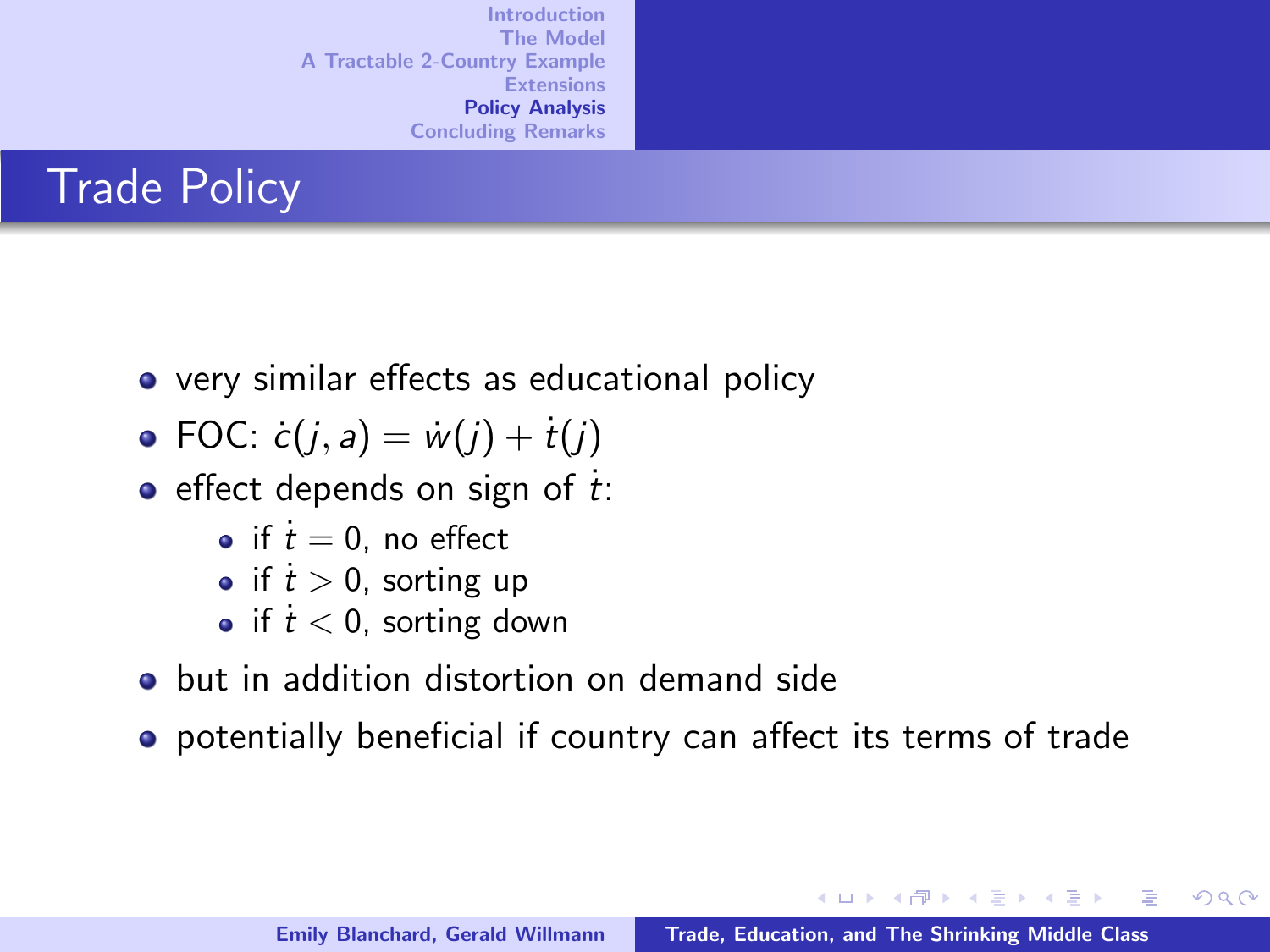# Trade Policy

Suppose we want to soften the impact of globalization by (partially) off-setting the price shock for imports:



 $2Q$ 

扂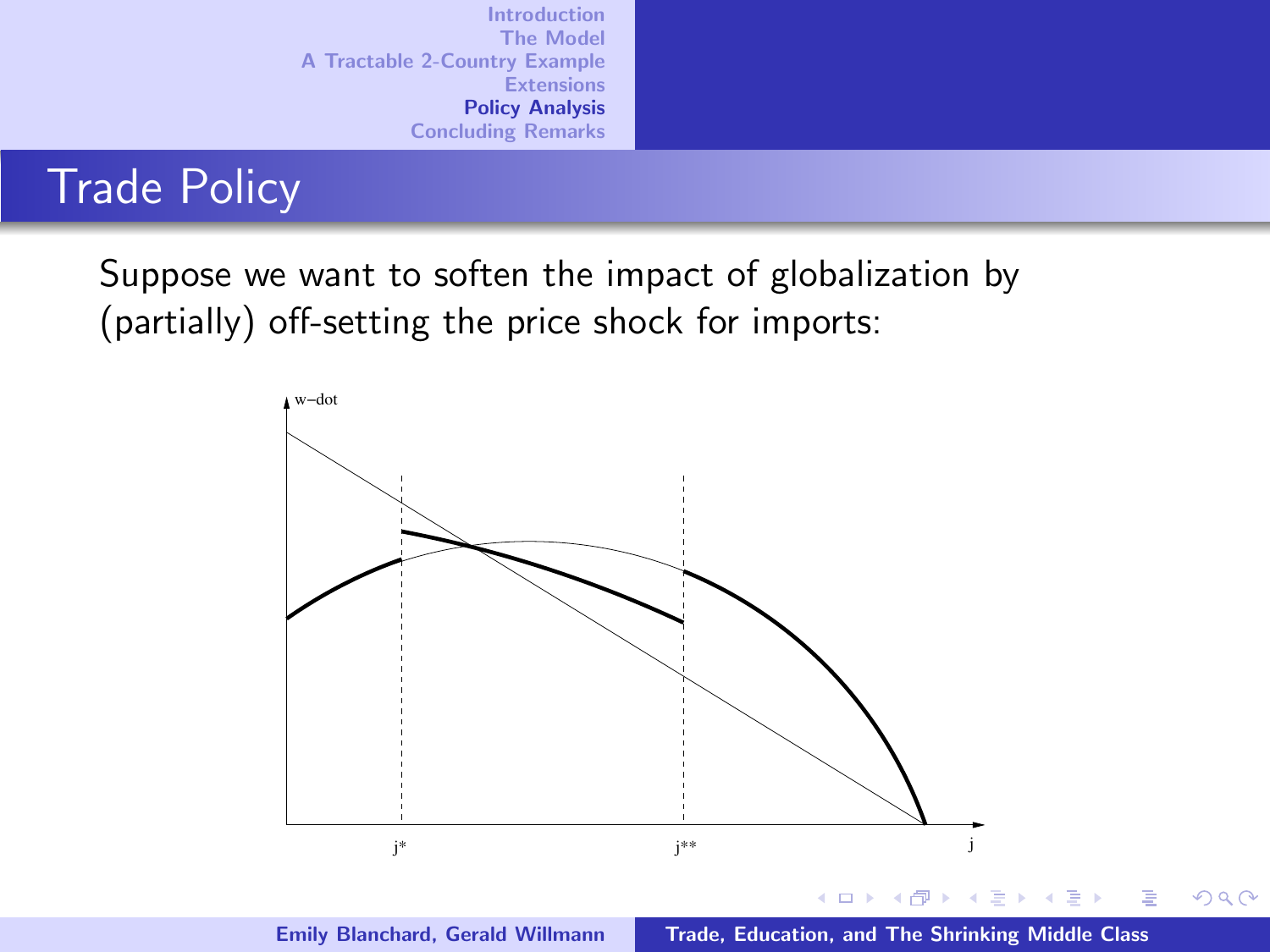# Concluding Remarks

- Education Policy and Comparative Advantage: Suggests more sophisticated strategies for targeting educational subsidies (i.e. primary, secondary, or tertiary levels and/or sector specific technical training)
- Political Economy: Suggests median voter may not be the average Joe – more nuanced.
- Empirical Implications: Differentiating effect of trade on wages needs to account for endogeneity of workers' skill sets. Identification problem: measurability of ed. costs.
- Testability: Would like to see evidence of non-monotonic skill change for wide cross section of countries.

<span id="page-39-0"></span>イロメ マ桐 メラミンマチャ